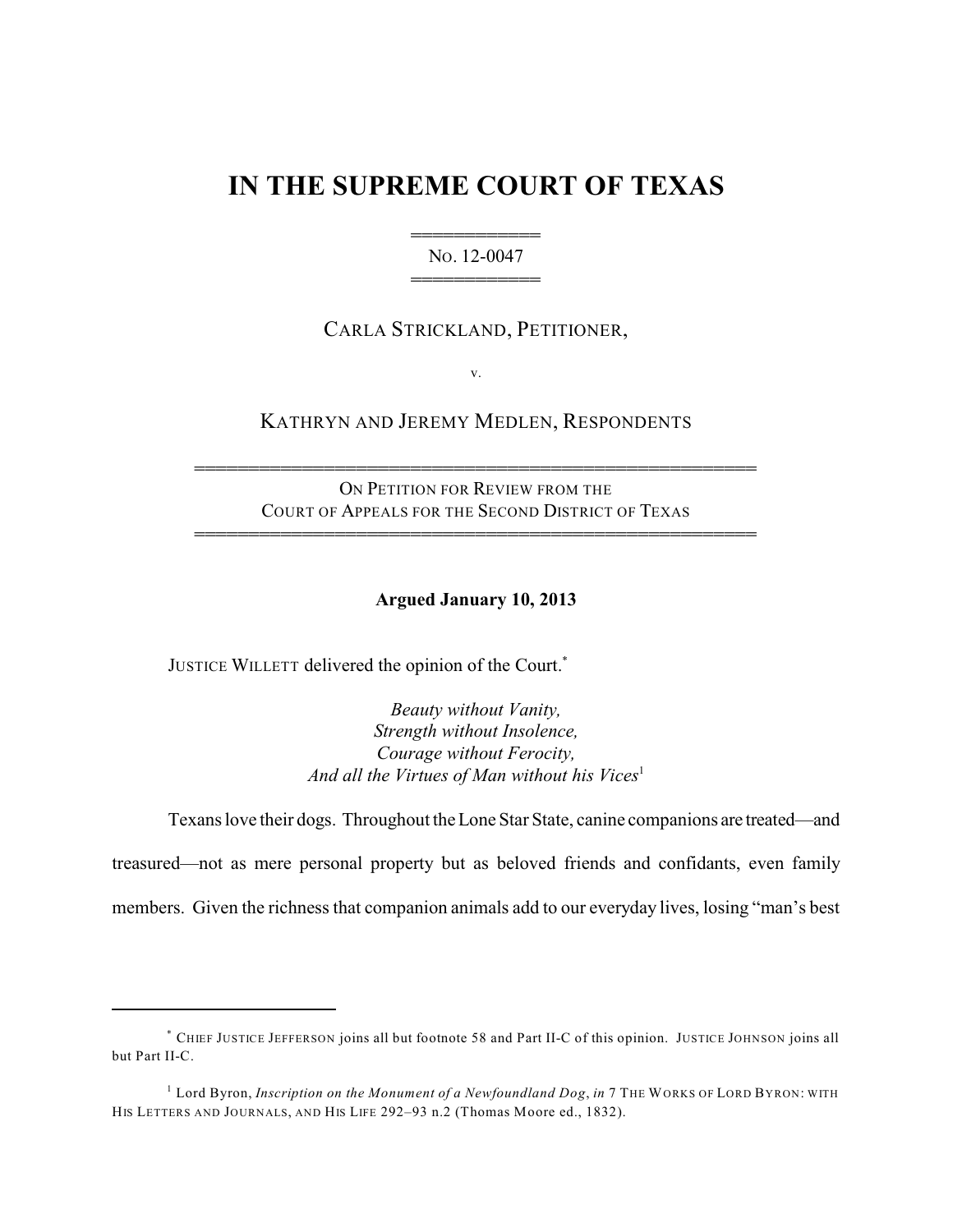friend" is undoubtedly sorrowful. Even the gruffest among us tears up (every time) at the end of *Old Yeller*. 2

This case concerns the types of damages available for the loss of a family pet. If a cherished dog is negligently killed, can a dollar value be placed on a heartsick owner's heartfelt affection? More pointedly, may a bereaved dog owner recover emotion-based damages for the loss? In 1891, we effectively said no, announcing a "true rule" that categorized dogs as personal property,<sup>3</sup> thus disallowing non-economic damages. In 2011, however, a court of appeals said yes, $4$  effectively creating a novel—and expansive—tort claim: loss of companionship for the wrongful death of a pet.

In today's case, involving a family dog that was accidentally euthanized, we must decide whether to adhere to our restrictive, 122-year-old precedent classifying pets as property for tort-law purposes, or to instead recognize a new common-law loss-of-companionship claim that allows noneconomic damages rooted solely in emotional attachment, a remedy the common law has denied those who suffer the wrongful death of a spouse, parent, or child,<sup>5</sup> and is available in Texas only by statute.<sup>6</sup>

We acknowledge the grief of those whose companions are negligently killed. Relational attachment is unquestionable. But it is also uncompensable. We reaffirm our long-settled rule,

 $2$  OLD YELLER (Walt Disney 1957).

*Heiligmann v. Rose*, 16 S.W. 931, 932 (Tex. 1891). 3

<sup>353</sup> S.W.3d 576, 581. 4

*See Russell v. Ingersoll-Rand Co.*, 841 S.W.2d 343, 345 (Tex. 1992) ("common law rule" was that "no cause 5 of action [could] be brought for the death of another person").

 $^6$  Tex. Civ. Prac. & Rem. Code § 71.002.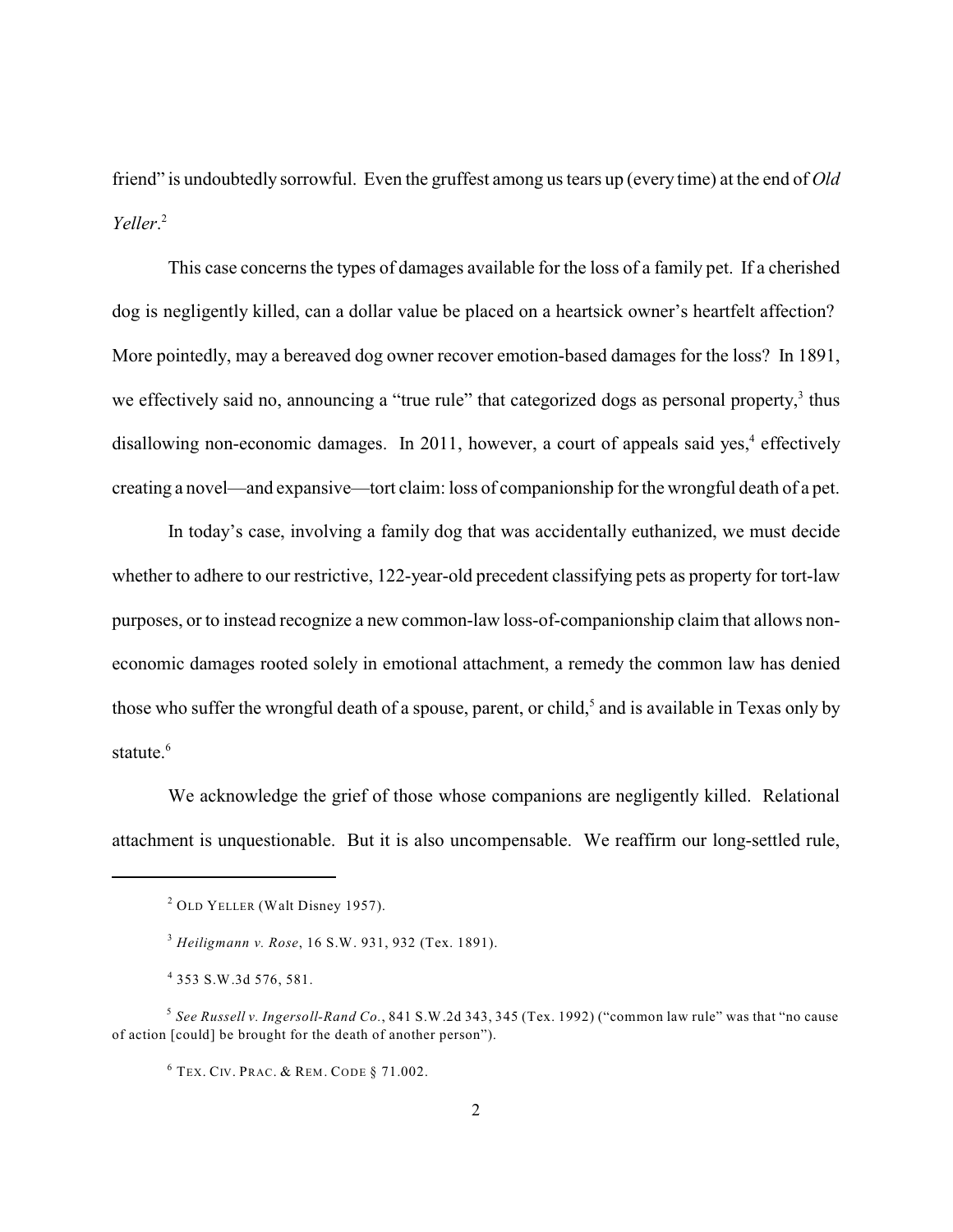which tracks the overwhelming weight of authority nationally, plus the bulk of amicus curiae briefs from several pet-welfare organizations (who understand the deep emotional bonds between people and their animals): Pets are property in the eyes of the law, and we decline to permit non-economic damages rooted solely in an owner's subjective feelings. True, a beloved companion dog is not a fungible, inanimate object like, say, a toaster. The term "property" is not a pejorative but a legal descriptor, and its use should not be misconstrued as discounting the emotional attachment that pet owners undeniably feel. Nevertheless, under established legal doctrine, recovery in pet-death cases is, barring legislative reclassification, limited to loss of value, not loss of relationship.

We reverse the court of appeals' judgment and render judgment in favor of the Petitioner.

#### **I. Factual and Procedural Background**

In June 2009, Avery, a mixed-breed dog owned by Kathryn and Jeremy Medlen, escaped the family's backyard and was promptly picked up by Fort Worth animal control. Jeremy went to retrieve Avery but lacked enough money to pay the required fees. The shelter hung a "hold for owner" tag on Avery's cage to alert employees that the Medlens were coming for Avery and ensure he was not euthanized. Despite the tag, shelter worker Carla Strickland mistakenly placed Avery on the euthanasia list, and he was put to sleep.

Jeremy and his two children learned of Avery's fate a few days later when they returned to retrieve him. Devastated, the Medlens sued Strickland for causing Avery's death and sought "sentimental or intrinsic value" damages since Avery had little or no market value and "[could not] be replaced." Strickland speciallyexcepted, contending such damages are unrecoverable in pet-death cases. The trial court directed the Medlens to amend their pleadings to "state a claim for damages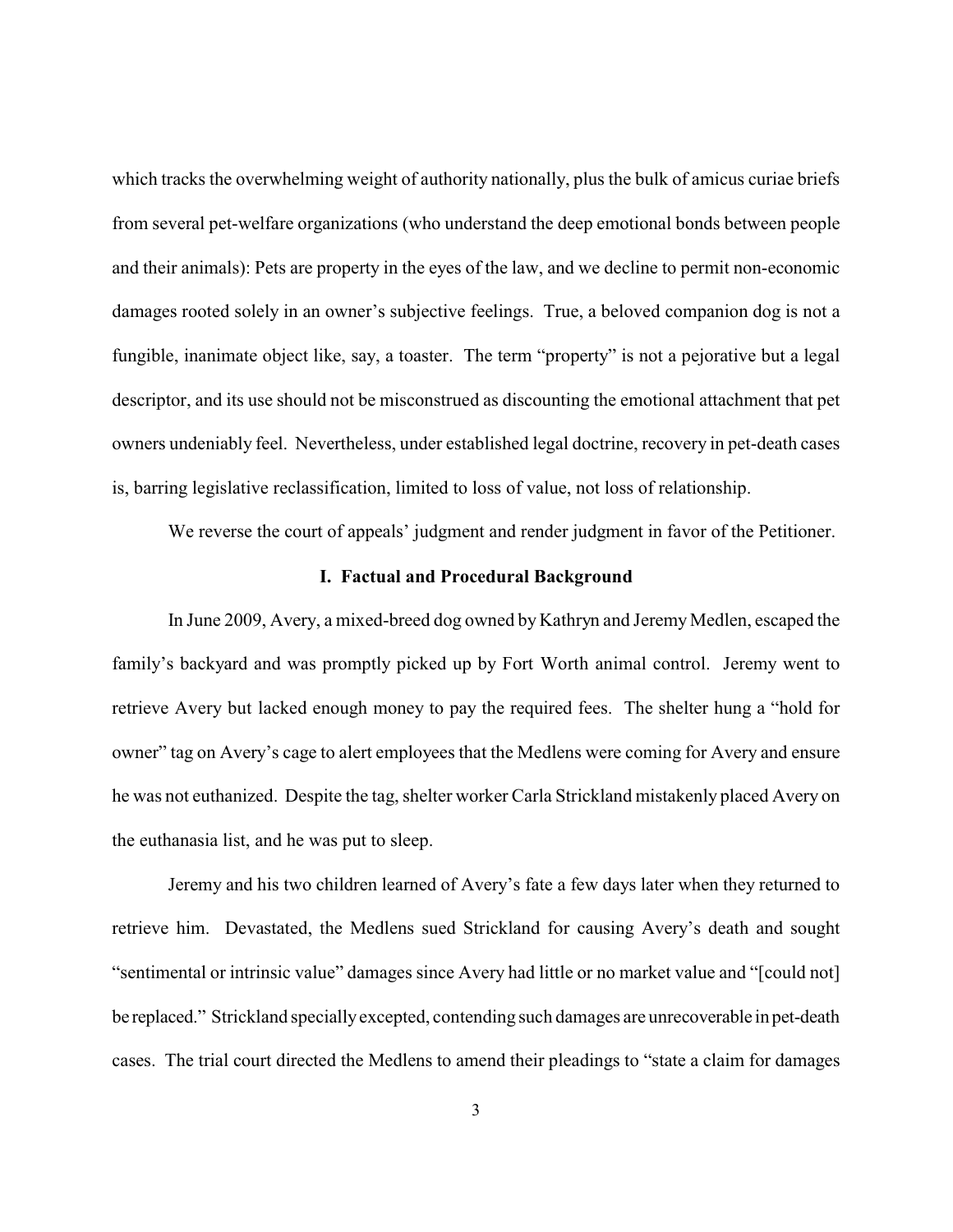recognized at law." The Medlens amended their petition to drop the words "sentimental value" but realleged damages for Avery's "intrinsic value." Strickland specially excepted on the same basis, and the trial court, sure that Texas law barred such damages, dismissed the suit with prejudice.

The court of appeals reversed, becoming the first Texas court to hold that a dog owner may recover intangible loss-of-companionship damages in the form of intrinsic or sentimental-value property damages. Addressing our 1891 decision in *Heiligmann v. Rose*,<sup>7</sup> which pegged dog-loss damages to market value or a value ascertained from the dog's "usefulness and services," the court of appeals stated, "Texas law has changed greatly since 1891" and "sentimental damages may now be recovered for  $\dots$  all types of personal property." Specifically, the court said our more recent, non-dog property cases "explicitly held that where personal property has little or no market value, and its main value is in sentiment, damages may be awarded based on this intrinsic or sentimental value."<sup>9</sup> The court of appeals pivoted, too, on our expression in *Heiligmann* that the dogs "were of a special value to the owner,"<sup>10</sup> and took from this phrase that special value "may be derived from the attachment that an owner feels for his pet." $11$  Emphasizing these iron truths—that "[d]ogs are unconditionally devoted to their owners"<sup>12</sup> and owners, reciprocally, have a deep attachment "to their

 $I^1$  *Id*.

 $^{12}$  *Id*.

 $7$  16 S.W. 931.

 $8353$  S.W.3d at 576–80.

<sup>&</sup>lt;sup>9</sup> Id. at 578.

*Id*. at 580 (quoting *Heiligmann*, 16 S.W. at 932). 10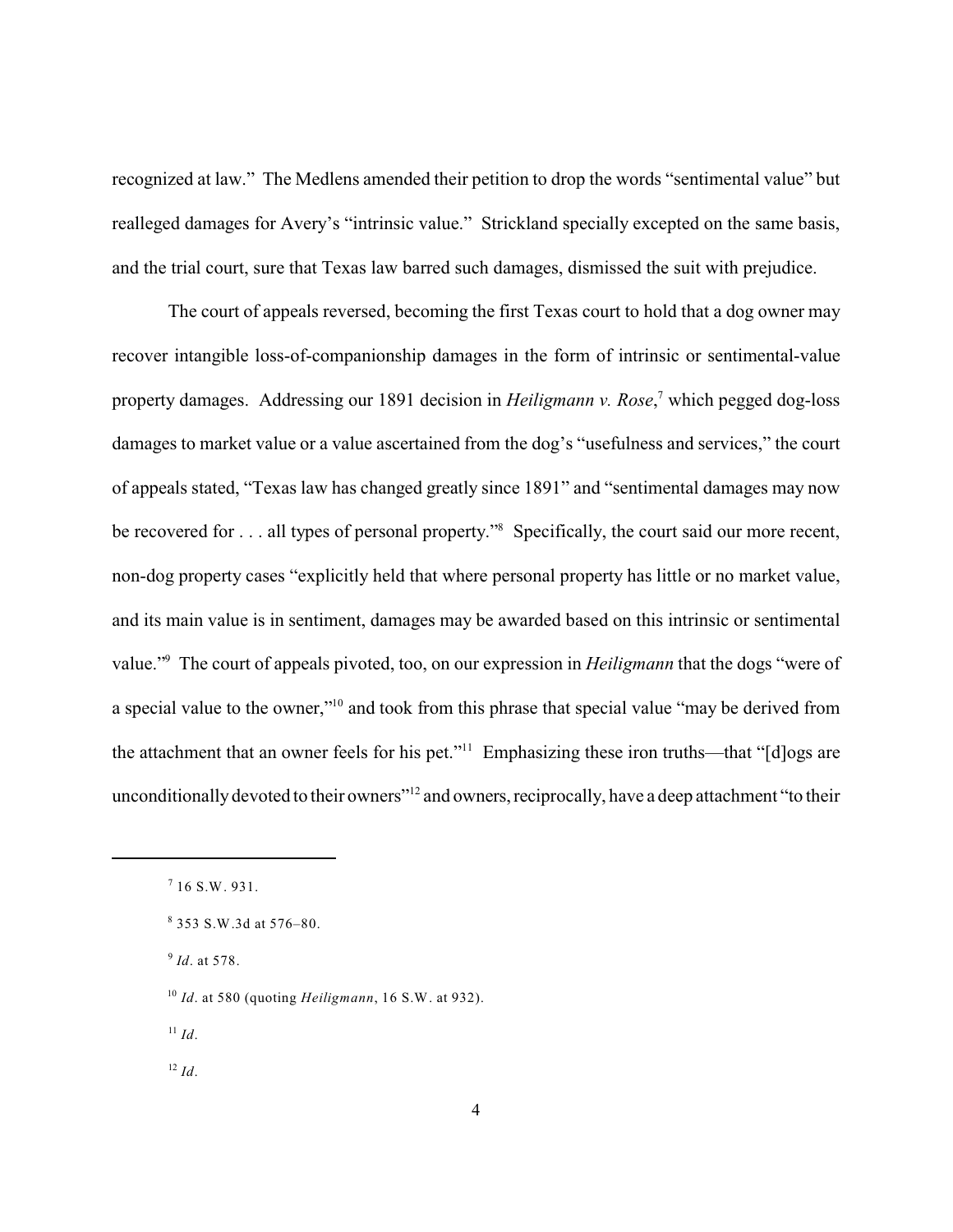beloved family pets"<sup>13</sup>—the court of appeals declared "the special value of 'man's best friend' should be protected."<sup>14</sup> Thus, given "the special position pets hold in their family, we see no reason why existing law should not be interpreted to allow recovery in the loss of a pet at least to the same extent as any other personal property."<sup>15</sup> Reinstating the Medlens' claim, the court of appeals concluded: "Because an owner may be awarded damages based on the sentimental value of lost personal property, and because dogs are personal property, the trial court erred in dismissing the Medlens' action against Strickland."<sup>16</sup>

This appeal followed, posing a single, yet significant, issue: whether emotional-injury damages are recoverable for the negligent destruction of a dog.<sup>17</sup>

 $^{13}$  *Id*.

<sup>14</sup> *Id*. at 580–81.

<sup>15</sup> *Id*. at 580.

<sup>16</sup> *Id*. at 581.

 $17$  Though no one disputes that Strickland was acting within the scope of her governmental employment, she did not move for dismissal under section 101.106(f) of the Texas Tort Claims Act, TEX. CIV. PRAC. & REM. CODE § 101.106(f), to which she would have been entitled, *Franka v. Velasquez*, 332 S.W.3d 367 (Tex. 2011), as the Medlens concede. Instead, she sought dismissal based on her special exceptions, which the trial court sustained. Dismissal under section 101.106(f) is not automatic; Strickland was required to file a motion. *Univ. of Tex. Sw. Med. Ctr. at Dallas v. Estate of Arancibia*, 324 S.W.3d 544, 551 (Tex. 2010); *see also Univ. of Tex. Health Sci. Ctr. at San Antonio v. Bailey*, 332 S.W.3d 395, 401 (Tex. 2011) ("Substitution of the [governmental body] as the defendant was not automatic; [plaintiff] was required to file a motion."). At the court of appeals, Strickland raised a cross-point urging dismissal on immunity grounds under section 101.106(f). 353 S.W.3d at 581. She requested that if the court of appeals reinstated the Medlens' action, it should remand the case to the trial court where she would file the required motion to dismiss. *Id.* The courts of appeals, however, went straight to the merits and declined to reach Strickland's jurisdictional issue, reasoning that it was remanding anyway by sustaining the Medlens' sole issue on appeal. *Id.* This appeal followed. As Strickland has not satisfied section 101.106(f)'s prerequisites for dismissal, we proceed to the only issue before us, the merits: whether emotion-based damages are recoverable.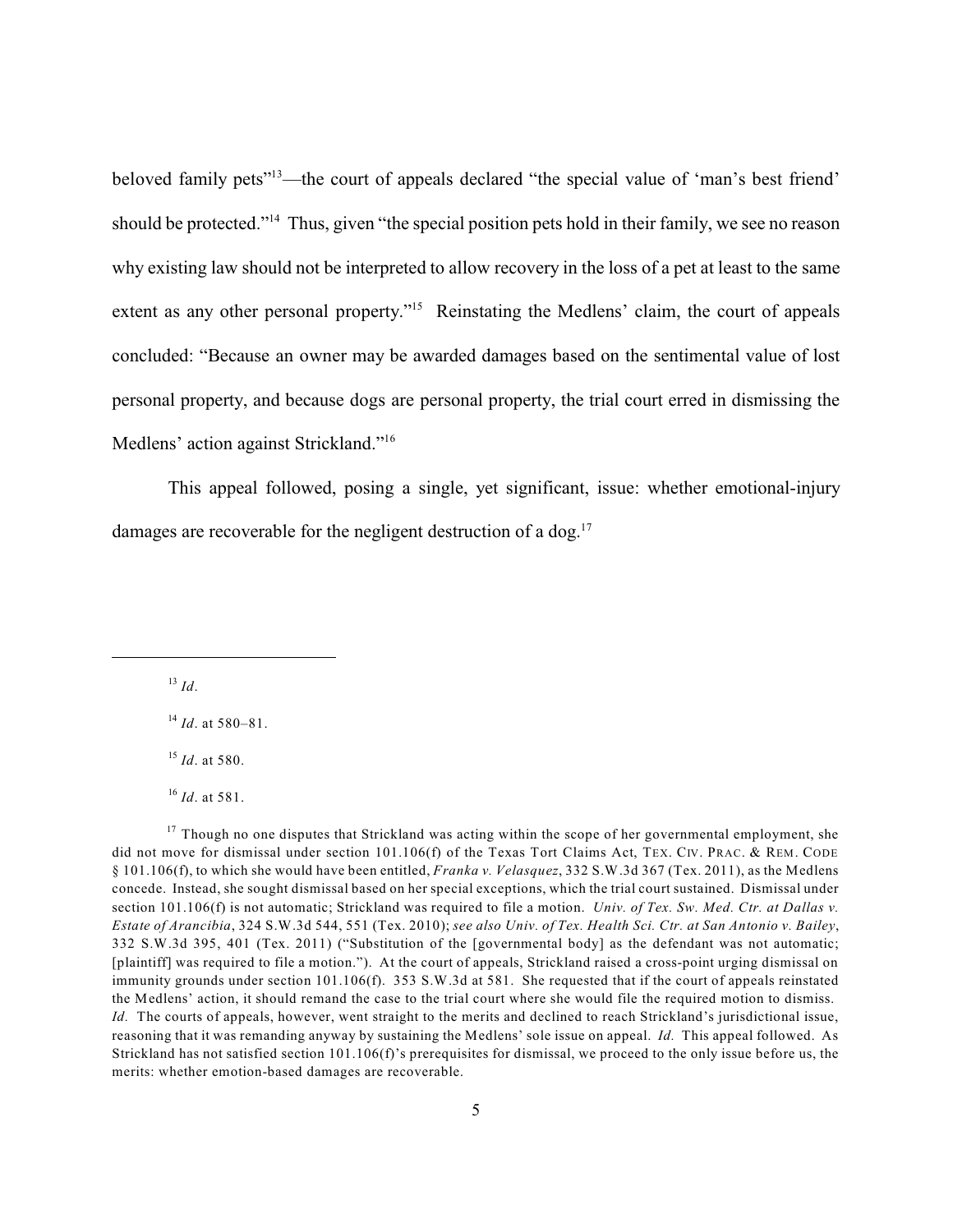#### **II. Discussion**

America is home to 308 million humans<sup>18</sup> and 377 million pets.<sup>19</sup> In fact, "American pets now outnumber American children by more than four to one.<sup> $20$ </sup> In a nation where roughly 62% of households own a pet—with about 78 million dogs and 86 million cats (and 160 million fish)<sup>21</sup>—it is unsurprising that many animal owners view their pets not as mere personal property but as fullfledged family members, and treat them as such:

- A study found that 70% of pet owners thought of their pets as family members.<sup>22</sup>
- $45\%$  of dog owners take their pets on vacation.<sup>23</sup>
- Over 50% of pet owners say they would rather be stranded on a deserted island with a dog or cat than with a human. $24$
- 50% of pet owners report being "very likely" to put their own lives in danger to save their pets, and 33% are "somewhat likely" to risk their lives.<sup>25</sup>

.*Pet Industry Market Size & Ownership Statistics*, *supra* note 19. 21

William C. Root, *"Man's Best Friend": Property or Family Member? An Examination of the Legal* 22 *Classification of Companion Animals and its Impact on Damages Recoverable for Their Wrongful Death or Injury*, 47 VILL. L. REV. 423, 436 (2002).

<sup>23</sup> *Id.* at 423.  $^{24}$  *Id*.

 $^{25}$  *Id*.

*State and County Quick Facts*, U.S. CENSUS BUREAU (Mar. 14, 2013, 11:17 AM), 18 http://quickfacts.census.gov/qfd/states/00000.html (listing the 2010 U.S. population as almost 309 million).

<sup>&</sup>lt;sup>19</sup> Pet Industry Market Size & Ownership Statistics, AM. PET PRODS. ASS'N, http://www.americanpetproducts.org/press\_industrytrends.asp (last visited Apr. 3, 2013).

<sup>&</sup>lt;sup>20</sup> JONATHAN V. LAST, WHAT TO EXPECT WHEN NO ONE'S EXPECTING: AMERICA'S COMING DEMOGRAPHIC DISASTER 2 (2013) (noting that as birth rates plummet in America—the so-called "baby bust" generation—pet ownership soars).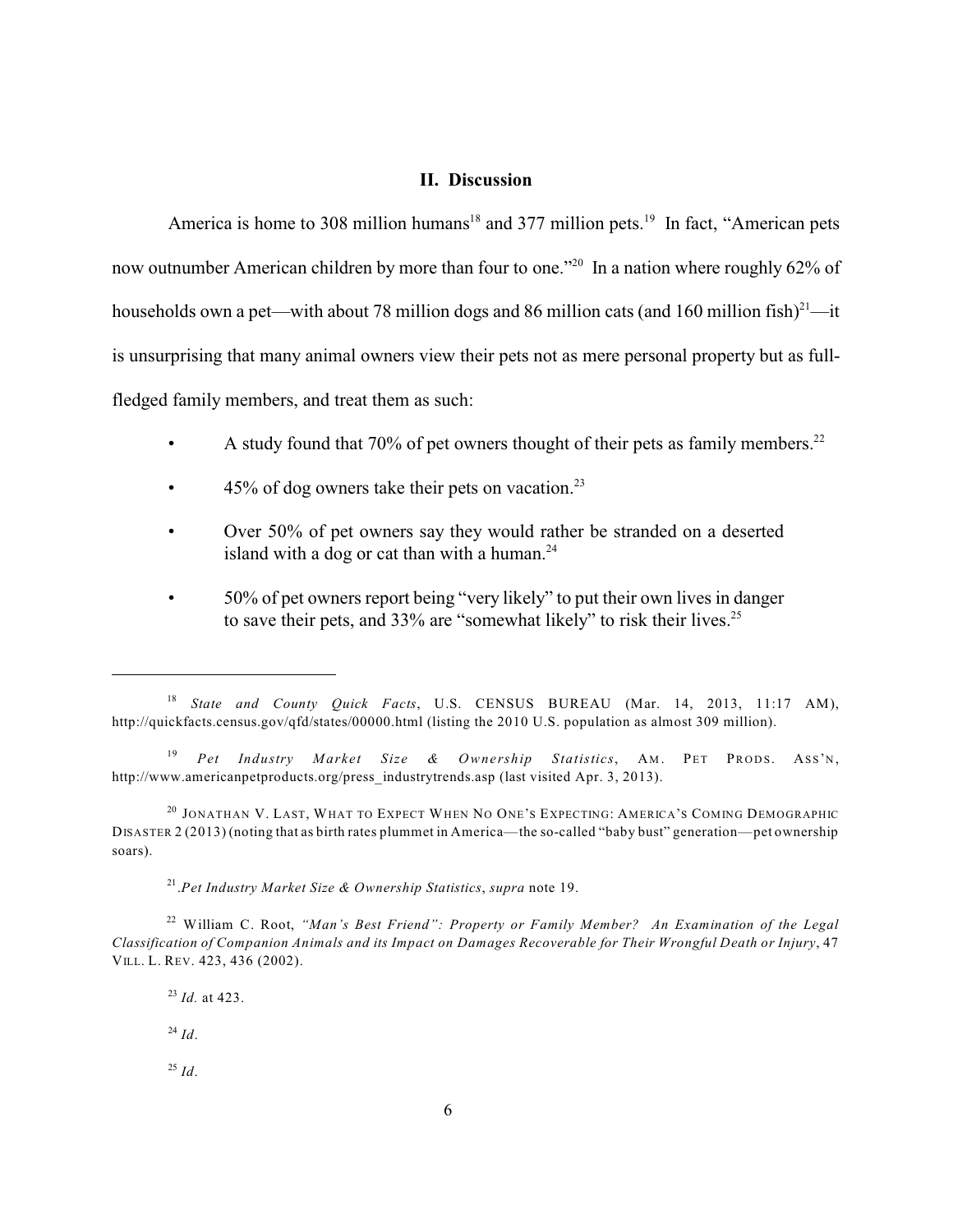In 2012, Americans spent roughly \$53 billion on their pets. $26$ 

The human-animal bond is indeed powerful. As the Medlens' second amended petition states: "The entire Medlen family was devastated by the loss of Avery, who was like a family member to them." Countless Texas families share this pets-as-family view, but Texas law, for a century-plus, has labeled them as "property" for purposes of tort-law recovery.

## **A. Our Precedent Limits Damages in Dog-Death Tort Cases to "Market Value, If the Dog Has Any," or "Special or Pecuniary Value" Linked to the Dog's "Usefulness and Services"**

*1. Our 1891* Heiligmann *Decision Ties "Special Value" to a Dog's Economic Attributes, Not Subjective or Emotional Considerations*

Our analysis begins with *Heiligmann v. Rose*<sup>27</sup> our 1891 case upholding \$75 in damages for the poisoning of three "well trained" Newfoundland dogs. *Heiligmann* articulated some key valuation principles for animal cases. First, we classified dogs as personal property for damages purposes, not as something giving rise to personal-injury damages.<sup>28</sup> Second, we declared a "true" rule" for damages that flags two elements: (1) "market value, if the dog has any,"<sup>29</sup> or (2) "some special or pecuniary value to the owner, that may be ascertained by reference to the usefulness and services of the dog."<sup>30</sup>

- <sup>28</sup> *Id*. at 932.
- *Id*. 29
- *Id*. 30

*Pet Industry Market Size & Ownership Statistics*, *supra* note 19. 26

 $27$  16 S.W. 931.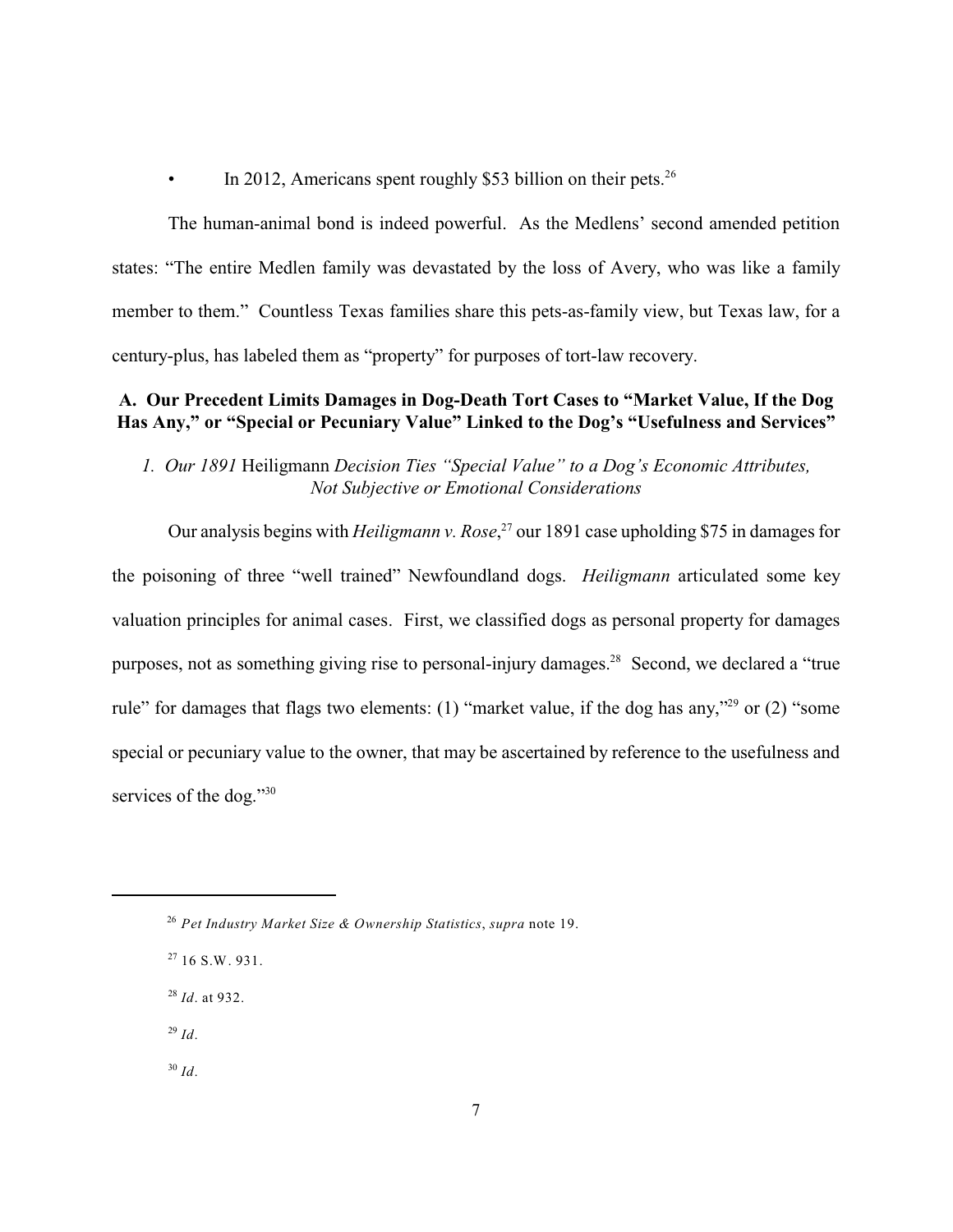In *Heiligmann*, the dogs "were of fine breed, and well trained,"with one using different barks to signal whether an approaching person was a man, woman, or child. While the owner could sell each dog for \$5, they had no market value beyond that, but the Court upheld damages of \$25 each:

There is no evidence in this case that the dogs had a market value, but the evidence is ample showing the usefulness and services of the dogs, and that they were of special value to the owner. If the jury from the evidence should be satisfied that the dogs were serviceable and useful to the owner, they could infer their value when the owner, by evidence, fixes some amount upon which they could form a basis.<sup>31</sup>

The Medlens insist that *Heiligmann* does not limit recovery to an amount based *solely* on the dog's economic usefulness and services. Rather, when the Court mentioned certain dogs lacking market value but having "a special value to the owner," we meant something far broader and distinct from the dogs' commercial attributes. Similarly, argue the Medlens, when the Court in *Heiligmann* noted a dog's "special or pecuniary value to the owner," the word "or" indicates two distinct categories of non-market value dogs—those with a special value to the owner, and those with a pecuniary value to the owner. We disagree.

Given its ordinary, contextual meaning,*Heiligmann* tied the recoveryof "special or pecuniary value" to the dogs' "usefulness and services"<sup>32</sup>—their economic value, not their sentimental value. While we referenced evidence "showing the usefulness and services of the dogs, and that they were of a special value to the owner,"<sup>33</sup> the next conditional sentence pegs the jury's valuation decision to the dogs' economic attributes: "If the jury from the evidence should be satisfied that the dogs were

- *Id*. 32
- $J^3$  *Id*.

 $J^3$  *Id.*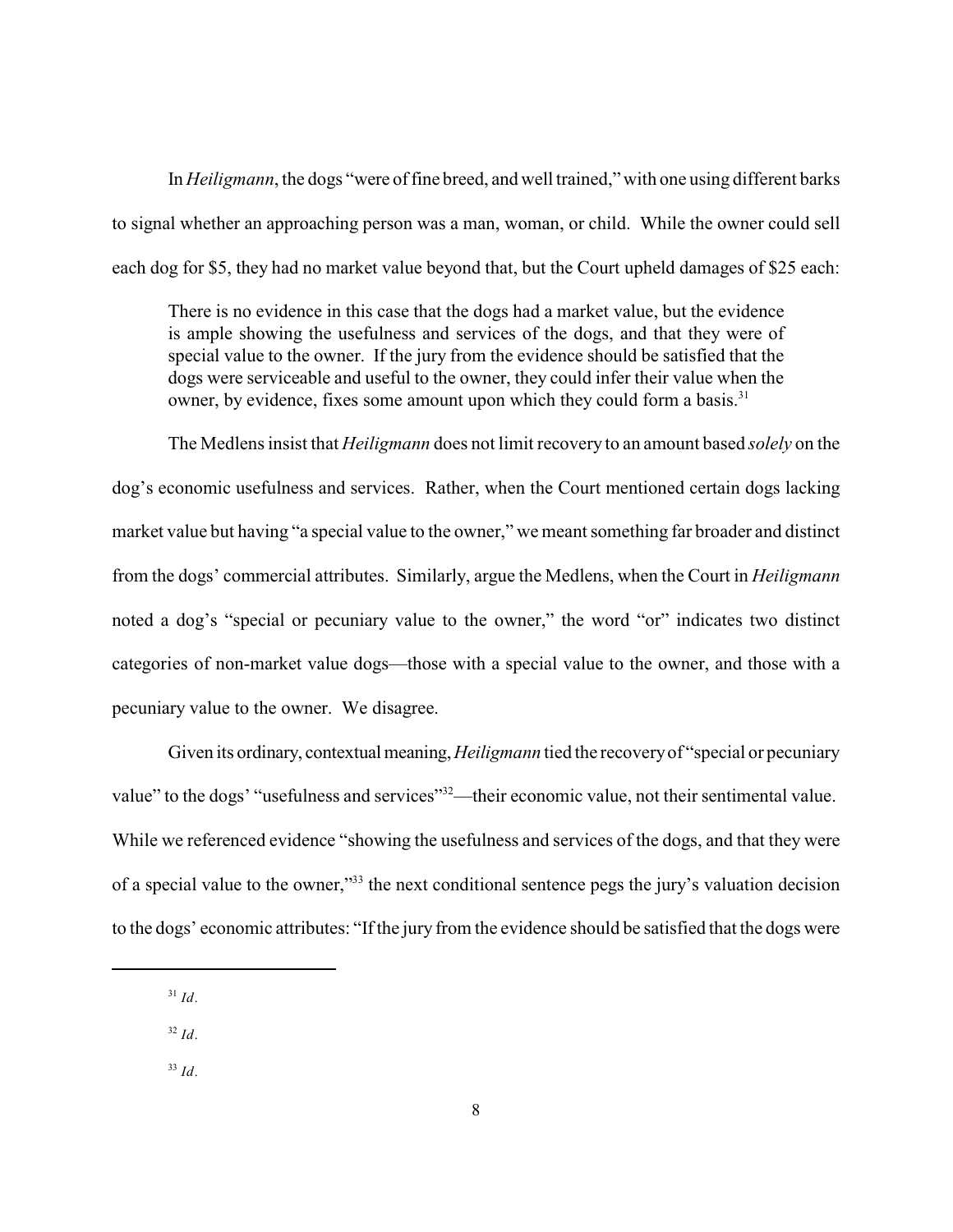serviceable and useful to the owner  $\dots$ ."<sup>34</sup> The decision never references, even by implication, any evidence regarding companionship or owner affection.

Thus, a dog's "special or pecuniary value" refers not to the dog-human bond but to the dollars-and-cents value traceable to the dog's usefulness and services. Such value is economic value, not emotional value based on affection, attachment, or companionship. In short, *Heiligmann*'s use of the word "special" does not authorize "special damages" and does not refer generically to a dog's ability to combat loneliness, ease depression, or provide security. The valuation criteria is not emotional and subjective; rather it is commercial and objective.

## 2. *Our Post-*Heiligmann *Cases Do Not Relax the No Emotional-Injury Damages Rule for Animal-Death Cases*

Alternatively, the Medlens assert that three post-*Heiligmann* decisions—*City of Tyler v. Likes*,<sup>35</sup> Porras v. Craig,<sup>36</sup> and *Brown v. Frontier Theatres, Inc.*<sup>37</sup>—viewed collectively, entitle property owners to seek intrinsic or sentimental-value damages for certain destroyed property that lacks market value or "special or pecuniary" value. Because dogs are considered property under Texas law, they should be treated no differently, argue the Medlens. Accordingly, Avery's intrinsic value to them, including companionship, is recoverable. We decline to stretch our post-*Heiligmann* decisions this far.

<sup>37</sup> 369 S.W.2d 299 (Tex. 1963).

<sup>&</sup>lt;sup>34</sup> Id.

<sup>&</sup>lt;sup>35</sup> 962 S.W.2d 489 (Tex. 1997).

<sup>675</sup> S.W.2d 503 (Tex. 1984). 36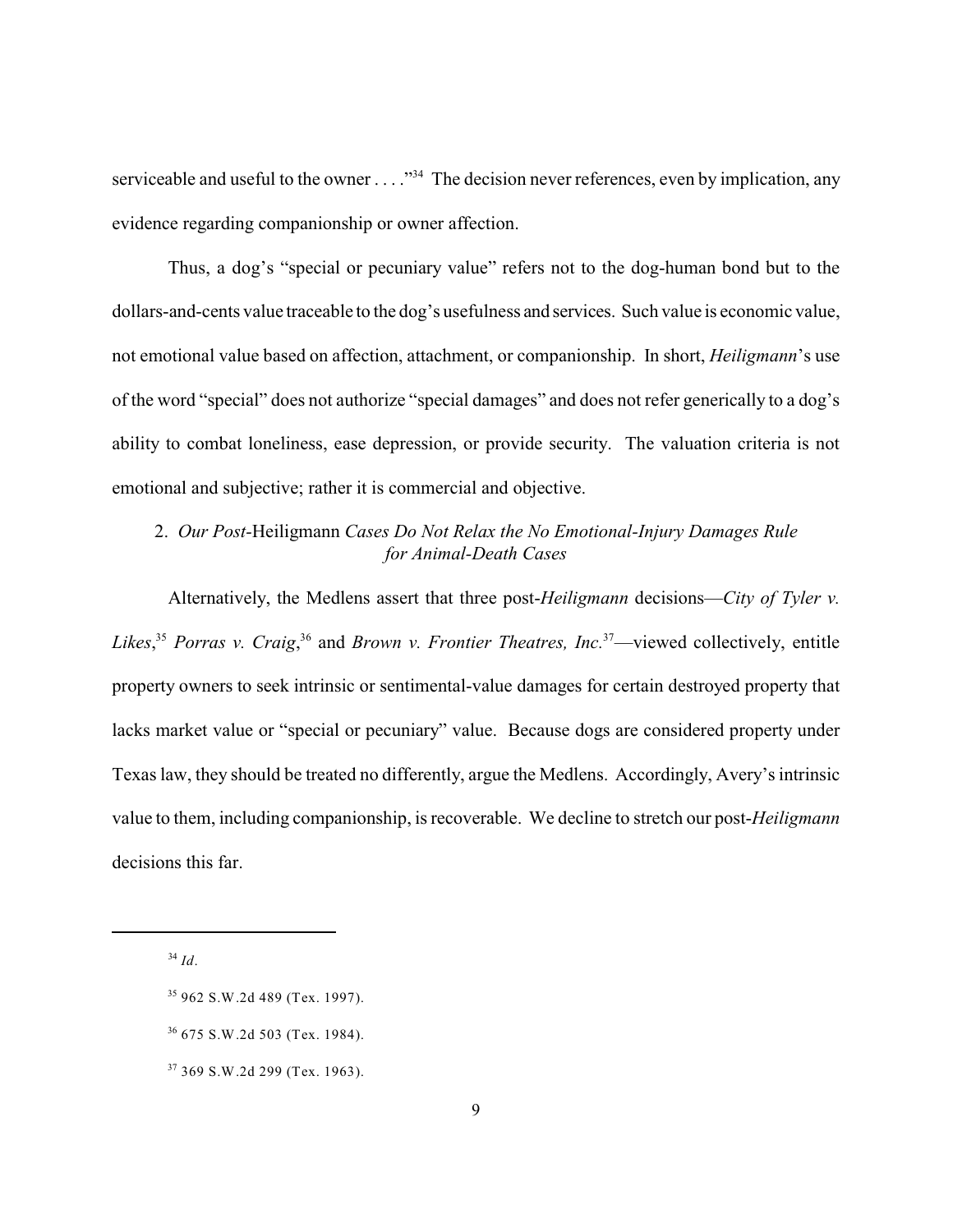Our decision a half-century ago in *Brown* involved irreplaceable family heirlooms such as a wedding veil, pistol, jewelry, hand-made bedspreads and other items going back several generations—in other words, family keepsakes that "have their primary value in sentiment."<sup>38</sup> Such one-of-a-kind memorabilia have a "special value . . . to their owner," and damages may factor in "the feelings of the owner for such property."<sup>39</sup> Notably, on the same day we decided *Brown* fifty years ago, we reaffirmed in another case the default damages rule for destroyed non-heirloom property lacking market or replacement value: "the actual worth or value of the articles to the owner . . . excluding any fanciful or sentimental considerations."<sup>40</sup>

While they rely chiefly on *Brown*, the Medlens also cite our decisions in *Porras* and *Likes*, but neither offers much pertinent guidance here. In *Porras*, a landowner sued someone for clearing several large trees from his land.<sup>41</sup> The landowner testified about what the land meant to him and his wife, not in market terms but in personal terms.<sup>42</sup> We recognized that the landowner had been injured bythe destruction of trees, even though the property's overall market value mayhave actually *increased*.<sup>43</sup> We remanded for a new trial to determine the "intrinsic value" of the felled trees—that

<sup>&</sup>lt;sup>38</sup> *Id.* at 304–05.

<sup>&</sup>lt;sup>39</sup> *Id*. at 305.

*Crisp v. Sec. Nat'l Ins. Co.*, 369 S.W.2d 326, 328 (Tex. 1963). 40

 $41$  675 S.W.2d at 504.

 $^{42}$  *Id.* at 505.

 $^{43}$  *Id.* at 506.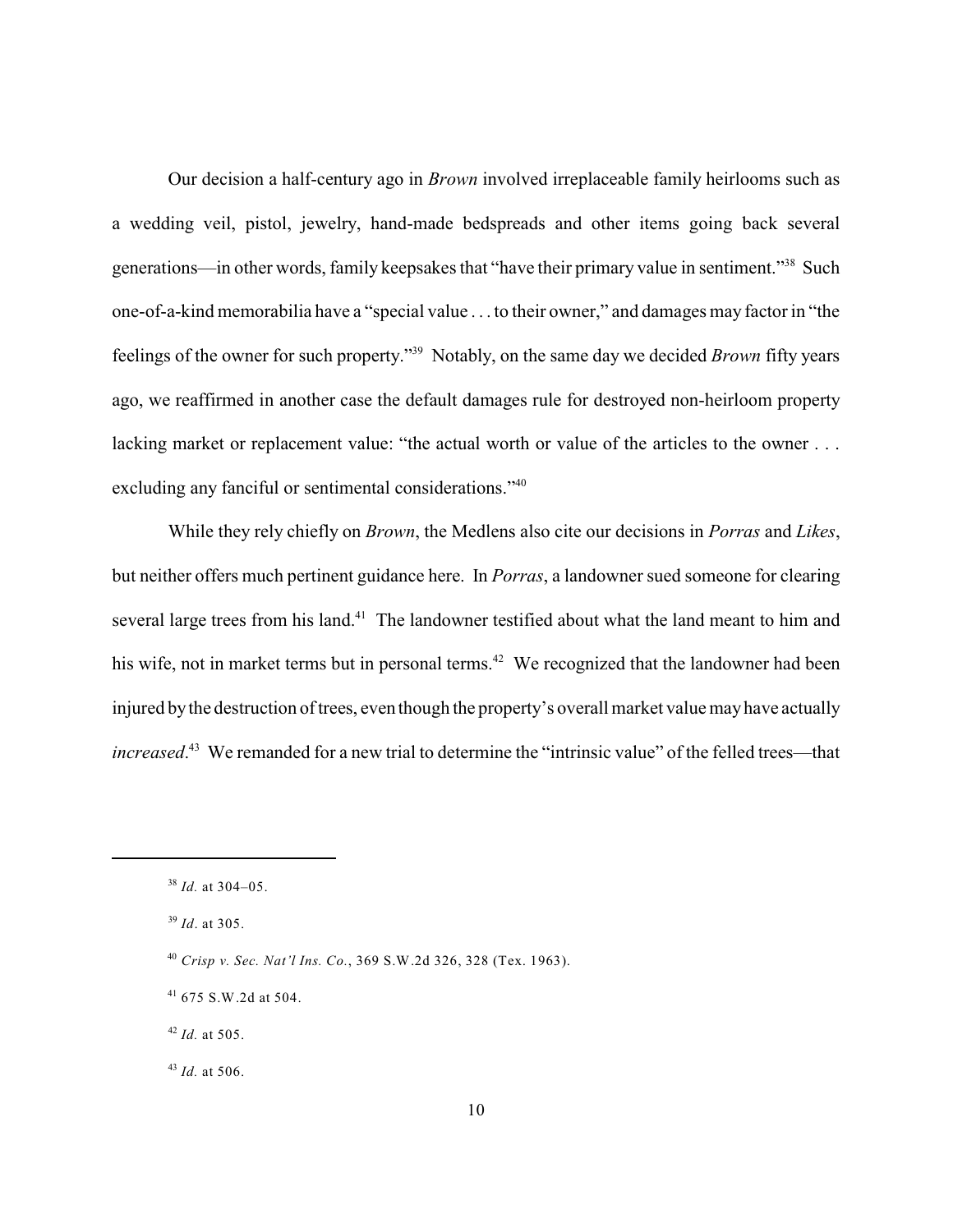is, its ornamental (aesthetic) value and its utility (shade) value.<sup>44</sup> That assessment concerning real property is not rooted in an owner's subjective emotions, as here. While *Porras* permitted recovery of the "intrinsic value" of the trees, the plaintiff did not seek, nor did the Court discuss, the trees' sentimental value. Here, the Medlens have suffered lost companionship and are seeking, as a form of "intrinsic value" property damages, recovery for Avery's role as a cherished familymember. The court of appeals read too much into *Porras*, which did not import sentimental considerations into measuring "intrinsic value." And we decline to expand *Porras*'s notion of "intrinsic value" to animal cases, specifically to include the subjective value a dog owner places on his pet's companionship, particularly when *Porras* itself excluded such subjective notions.

*Likes*is likewise uninstructive. In *Likes*, the plaintiff alleged that a municipality negligently flooded her house and destroyed "many personal irreplaceable items."<sup>45</sup> The principal issue was whether mental-anguish damages are recoverable for the negligent destruction of personal property. We answered no, though we acknowledged *Brown*'s sentimental-value rule for property of which the "greater value is in sentiment and not in the market place."<sup>46</sup> Again, mental anguish is a form of personal-injury damage, unrecoverable in an ordinary property-damage case. The Medlens' emotion-based claim is, like the mental-anguish claim in *Likes*, based wholly on negligent damage to personal property. But *Likes* bars personal-injury-type damages in a case alleging negligent property damage. In short, neither *Porras* nor *Likes* provides the Medlens much support. Distilled

*See id.* 44

<sup>962</sup> S.W.2d at 493. 45

*Id*. at 497 (quoting *Brown*, 369 S.W.2d at 304–05). 46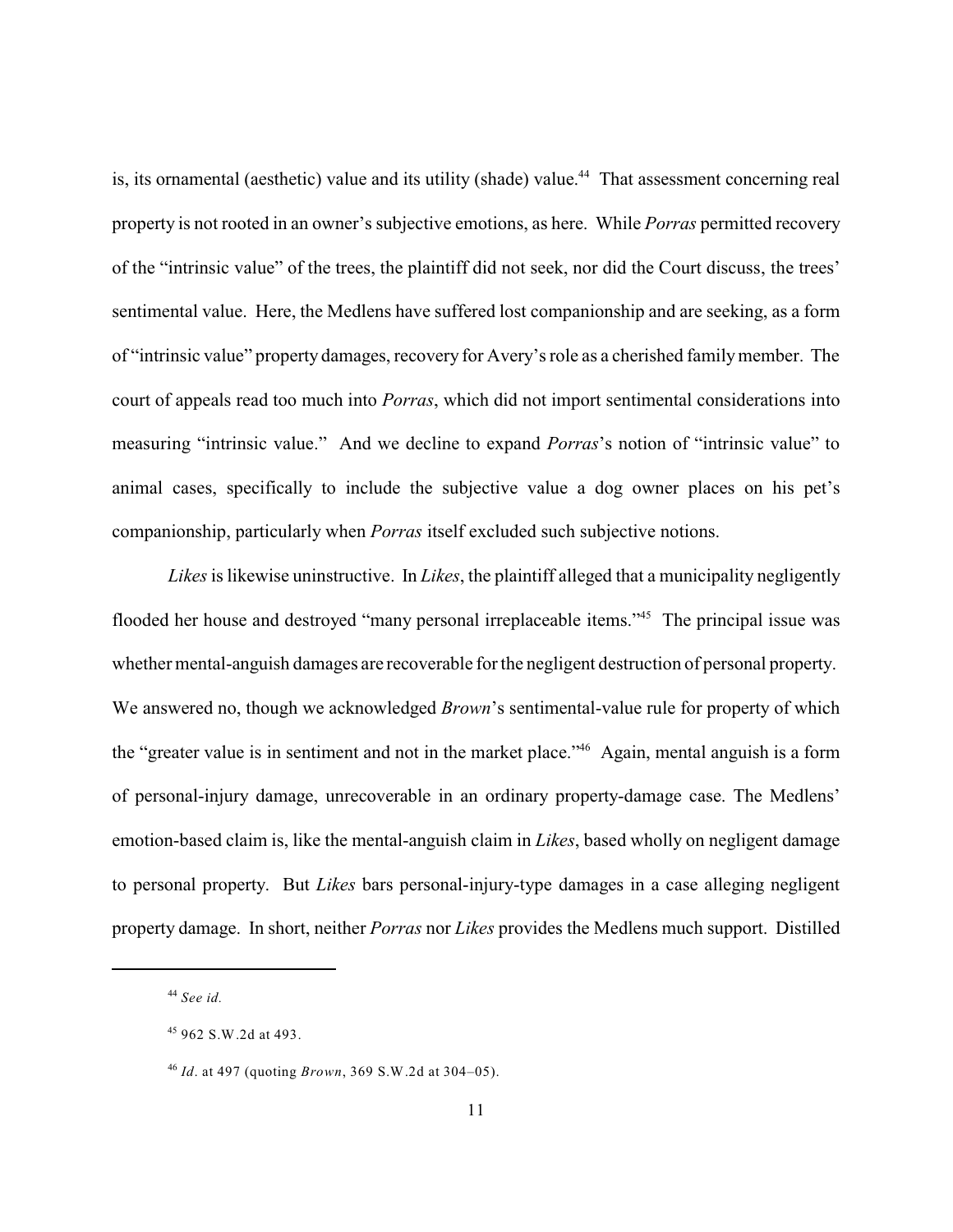down, the pivotal question today is straightforward: whether to extend *Brown*'s special rules for family heirlooms to negligently destroyed pets.

*Heiligmann* remains our lone case directly on point, and after a century-plus we are loathe to disturb it. An owner's fondness for a one-of-a-kind, family heirloom is sentimental, existing at the time a keepsake is acquired and based not on the item's attributes but rather on the nostalgia it evokes, but an owner's attachment to a beloved pet is more: It is emotional, formed over time and based on the pet's specific attributes, namely the rich companionship it provides. Pets afford hereand-now benefits—company, recreation, protection, etc.—unlike a passed-down heirloom kept around chiefly to commemorate past events or passed family members. We agree with the amicus brief submitted by the American Kennel Club (joined by several other pet-welfare groups): "While no two pets are alike, the emotional attachments a person establishes with each pet cannot be shoehorned into keepsake-like sentimentality for litigation purposes." Finally, as explained below, permitting sentiment-based damages for destroyed heirloom property portends nothing resembling the vast public-policy impact of allowing such damages in animal-tort cases.

Loss of companionship, the gravamen of the Medlens' claim, is fundamentally a form of *personal-injury* damage, not property damage. It is a component of loss of consortium, including the loss of "love, affection, protection, emotional support, services, companionship, care, and society."<sup>47</sup> Loss-of-consortium damages are available only for a few especially close family

*Reagan v. Vaughn*, 804 S.W.2d 463, 467 (Tex. 1990). 47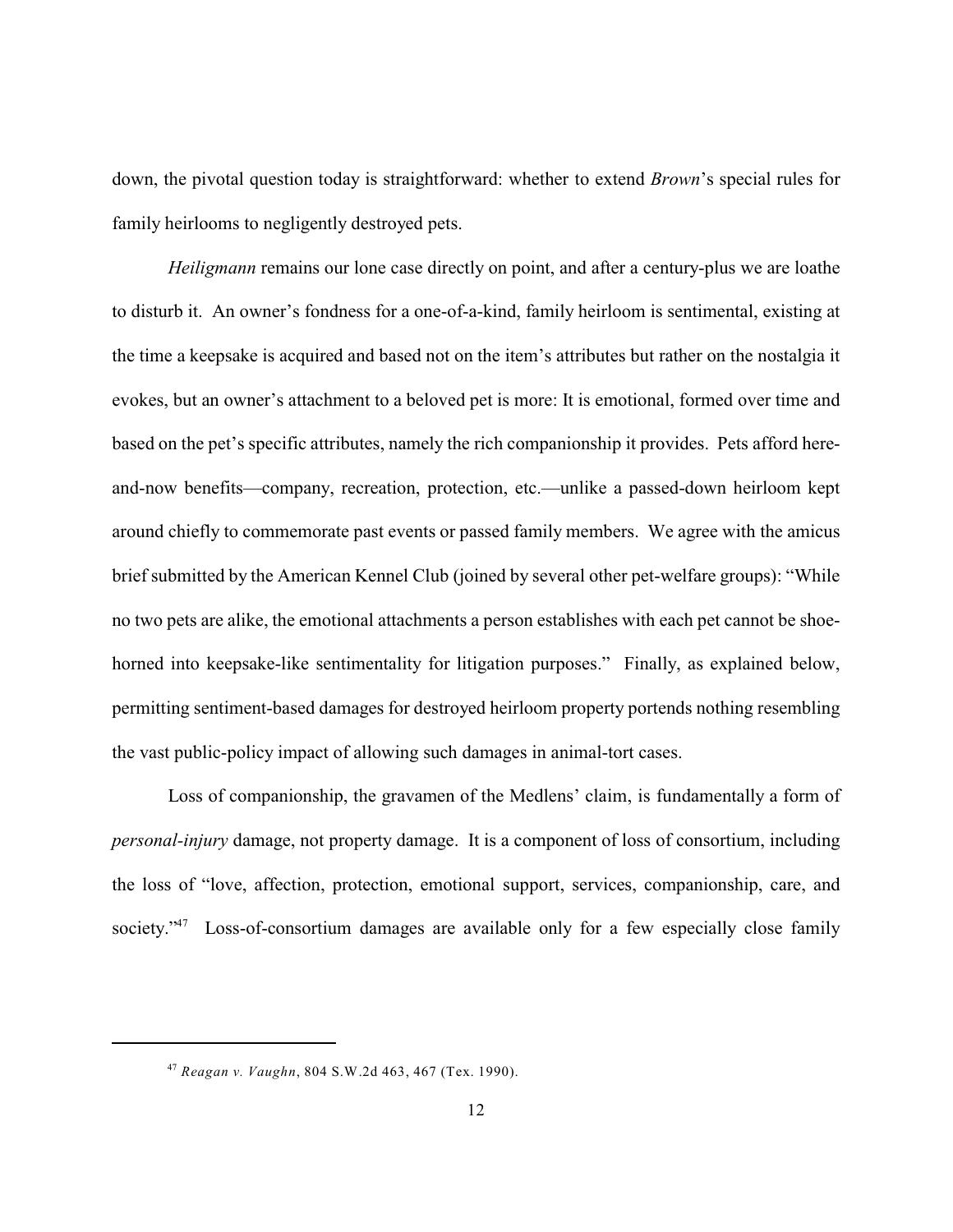relationships, $48$  and to allow them in lost pet cases would be inconsistent with these limitations.

Therefore, like courts in the overwhelming majority of other states,  $49$  the Restatement of the Law of Torts,  $50$ 

*See Mitchell v. Heinrichs*, 27 P.3d 309, 312–14 (Alaska 2001); *Kaufman v. Langhofer*, 222 P.3d 272, 278–79 49 (Ariz. Ct. App. 2009); *McMahon v. Craig*, 97 Cal. Rptr. 3d 555, 566–68 (Cal. Ct. App. 2009); *Myers v. City of Hartford*, 853 A.2d 621, 626 (Conn. App. Ct. 2004); *Naples v. Miller*, 2009 WL 1163504, at \*2–4 (Del. Super. Ct. Apr. 30, 2009), *aff'd*, 992 A.2d 1237 (Del. 2010); *Kennedy v. Byas*, 867 So. 2d 1195, 1198 (Fla. Dist. Ct. App. 2004); *Gill v. Brown*, 695 P.2d 1276, 1277 (Idaho Ct. App. 1985); *Jankoski v. Preiser Animal Hosp., Ltd.*, 510 N.E.2d 1084, 1087 (Ill. App. Ct. 1987); *Lachenman v. Stice*, 838 N.E.2d 451, 461 (Ind. Ct. App. 2005); *Nichols v. Sukaro Kennels*, 555 N.W.2d 689, 691 (Iowa 1996); *Ammon v. Welty*, 113 S.W.3d 185, 187–88 (Ky. Ct. App. 2002); *Kling v. U.S. Fire Ins. Co.*, 146 So. 2d 635, 642 (La. Ct. App. 1962), *overruled in part by Holland v. Buckley*, 305 So. 2d 113, 114 (La. 1974); *Krasnecky v. Meffen*, 777 N.E.2d 1286, 1289–90 (Mass. App. Ct. 2002); *Koester v. VCA Animal Hosp.*, 624 N.W.2d 209, 211 (Mich. Ct. App. 2000); *Fackler v. Genetzky*, 595 N.W.2d 884, 891–92 (Neb. 1999); *Harabes v. Barkery, Inc.*, 791 A.2d 1142, 1145–46 (N.J. Super. Ct. Law Div. 2001); *Wilcox v. Butt's Drug Stores, Inc.*, 35 P.2d 978, 979 (N.M. 1934); *DeJoy v. Niagara Mohawk Power Corp.*, 786 N.Y.S.2d 873, 873 (N.Y. App. Div. 2004) (mem.); *Shera v. N.C. State Univ. Veterinary Teaching Hosp.*, 723 S.E.2d 352, 357–58 (N.C. Ct. App. 2012); *Pacher v. Invisible Fence of Dayton*, 798 N.E.2d 1121, 1125–26 (Ohio Ct. App. 2003); *Oberschlake v. Veterinary Assocs. Animal Hosp.*, 785 N.E.2d 811, 812–15 (Ohio Ct. App. 2003); *Lockett v. Hill*, 51 P.3d 5, 7–8 (Or. Ct. App. 2002); *Daughen v. Fox*, 539 A.2d 858, 864–65 (Pa. Super. Ct. 1988); *Rowbotham v. Maher*, 658 A.2d 912, 912–13 (R.I. 1995); *Scheele v. Dustin*, 998 A.2d 697, 700–04 (Vt. 2010); *Goodby v. Vetpharm, Inc.*, 974 A.2d 1269, 1273–74 (Vt. 2009); *Kondaurov v. Kerdasha*, 629 S.E.2d 181, 187 (Va. 2006); *Sherman v. Kissinger*, 195 P.3d 539, 548, 549 n.9 (Wash. Ct. App. 2008); *Carbasho v. Musulin*, 618 S.E.2d 368, 370–71 (W.Va. 2005); *Rabideau v. City of Racine*, 627 N.W.2d 795, 798–99, 801–02 (Wis. 2001). *But see Knowles Animal Hosp., Inc. v. Wills*, 360 So. 2d 37, 38 (Fla. Dist. Ct. App. 1978) (per curiam); *Barrios v. Safeway Ins. Co.*, 97 So. 3d 1019, 1022–24 (La. Ct. App. 2012); *Corso v. Crawford Dog & Cat Hosp., Inc.*, 97 Misc.2d 530, 530–31 (N.Y. Civ. Ct. 1979).

 $^{50}$  Restatement (Third) of Torts: Liab. for Physical & Emotional Harm § 47 cmt. m (2012)(emphasis in original):

Recovery for emotional harm resulting from negligently caused harm to personal property is not permitted under this Section. Emotional harm due to harm to personal property is insufficiently frequent or significant to justify a tort remedy. While pets are often quite different from other chattels in terms of emotional attachment, an actor who negligently injures another's pet is not liable for emotional harm suffered by the pet's owner. This rule against liability for emotional harm secondary to injury to a pet limits the liability of veterinarians in the event of malpractice and serves to make veterinary services more readily available for pets. Although harm to pets (and chattels with sentimental value) can cause real and serious emotional harm in some cases, lines—arbitrary at times—that limit recovery for emotional harm are necessary. Indeed, injury to a close personal friend may cause serious emotional harm, but that harm is similarly not recoverable under this Chapter. However, recovery for *intentionally* inflicted emotional harm is not barred when the defendant's method of inflicting harm is by means of causing harm to property, including an animal. See § 46, Comment *d*.

*See, e.g.*, *Roberts v. Williamson*, 111 S.W.3d 113, 118 (Tex. 2003); *Ford Motor Co. v. Miles*, 967 S.W.2d 48 377, 383–84 (Tex. 1998); *Reagan*, 804 S.W.2d at 467.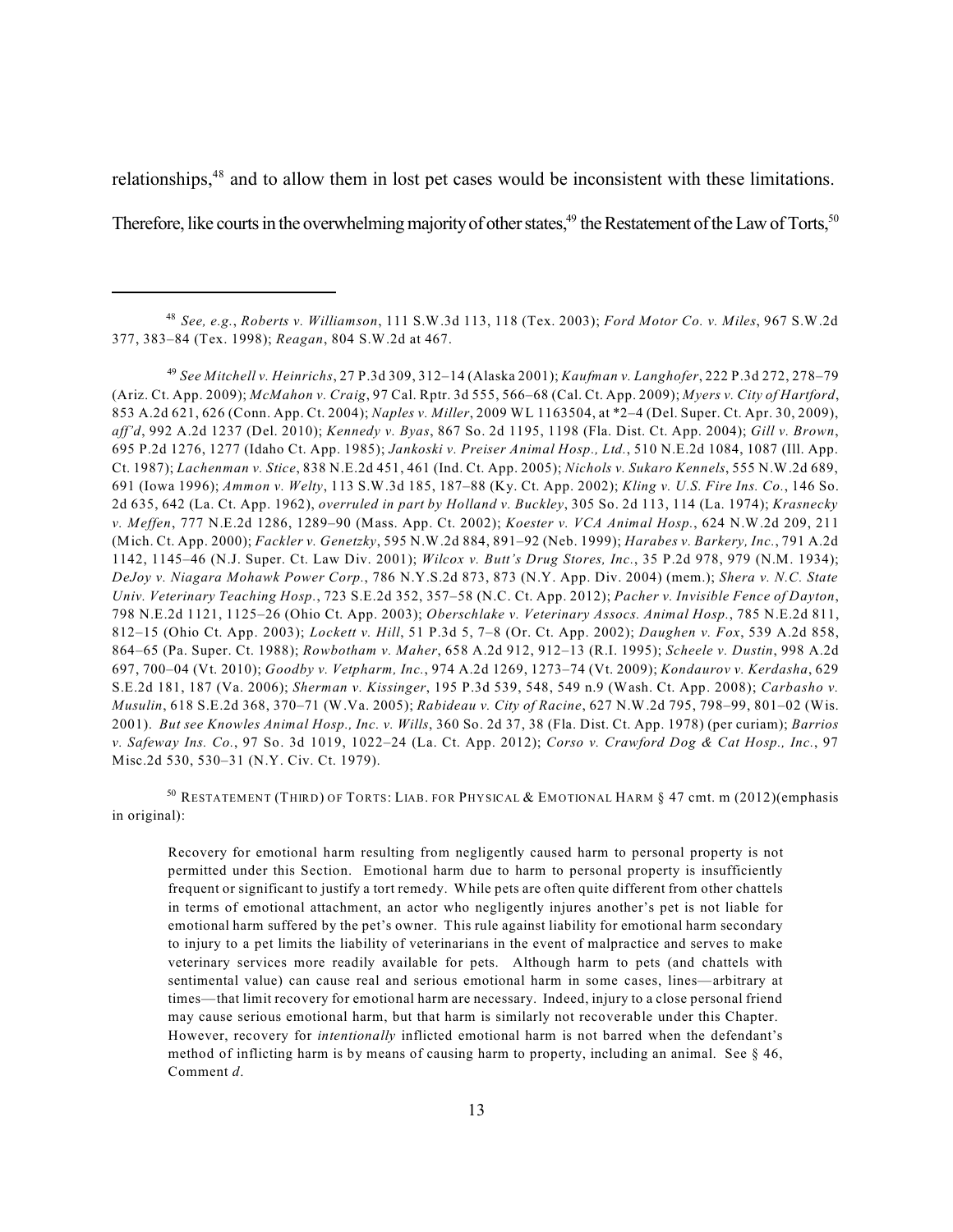and the other Texas courts of appeals that have considered this question,<sup>51</sup> we reject emotion-based liability and prohibit recovery for loss of the human-animal bond.

We do not dispute that dogs are a special form of personal property. That is precisely why Texas law forbids animal cruelty generally (both civilly<sup>52</sup> and criminally<sup>53</sup>), and bans dog fighting<sup>54</sup> and unlawful restraints of dogs specifically<sup>55</sup>—because animals, though property, are unique. Most dogs have a simple job description: provide devoted companionship. We have no need to overrule *Brown*'s narrow heirloom exception today; neither do we broaden it to pet-death cases and enshrine an expansive new rule that allows recovery for what a canine companion meant to its owner. The Medlens find it odd that Texas law would permit sentimental damages for loss of an heirloom but not an Airedale. Strickland would find it odd if Texas law permitted damages for loss of a Saint Bernard but not for a brother Bernard. The law is no stranger to incongruity, and we need not jettison *Brown* in order to refuse to extend it to categories of property beyond heirlooms.

The "true rule" in Texas remains this: Where a dog's market value is unascertainable, the correct damages measure is the dog's "special or pecuniary value" (that is, its actual value)—the

<sup>&</sup>lt;sup>51</sup> In the 122 years since *Heiligmann*, five Texas courts of appeals have decided dog-death cases, and all but one (the court of appeals in this case) have concluded that Texas law prohibits non-economic damages. *See Petco Animal Supplies, Inc. v. Schuster*, 144 S.W.3d 554 (Tex. App.—Austin 2004, no pet.); *Zeid v. Pearce*, 953 S.W.2d 368 (Tex. App.—El Paso 1997, no writ); *Bueckner v. Hamel*, 886 S.W.2d 368 (Tex. App.—Houston [1st Dist.] 1994, writ denied); *Young's Bus Lines, Inc. v. Redmon*, 43 S.W.2d 266 (Tex. App.—Beaumont 1931, no writ).

 $52$  Tex. Health & Safety Code  $\S$ § 821.021-.026.

<sup>&</sup>lt;sup>53</sup> TEX. PENAL CODE § 42.09-.092.

 $^{54}$  *Id*. § 42.10.

<sup>&</sup>lt;sup>55</sup> TEX. HEALTH & SAFETY CODE §§ 821.076-.081.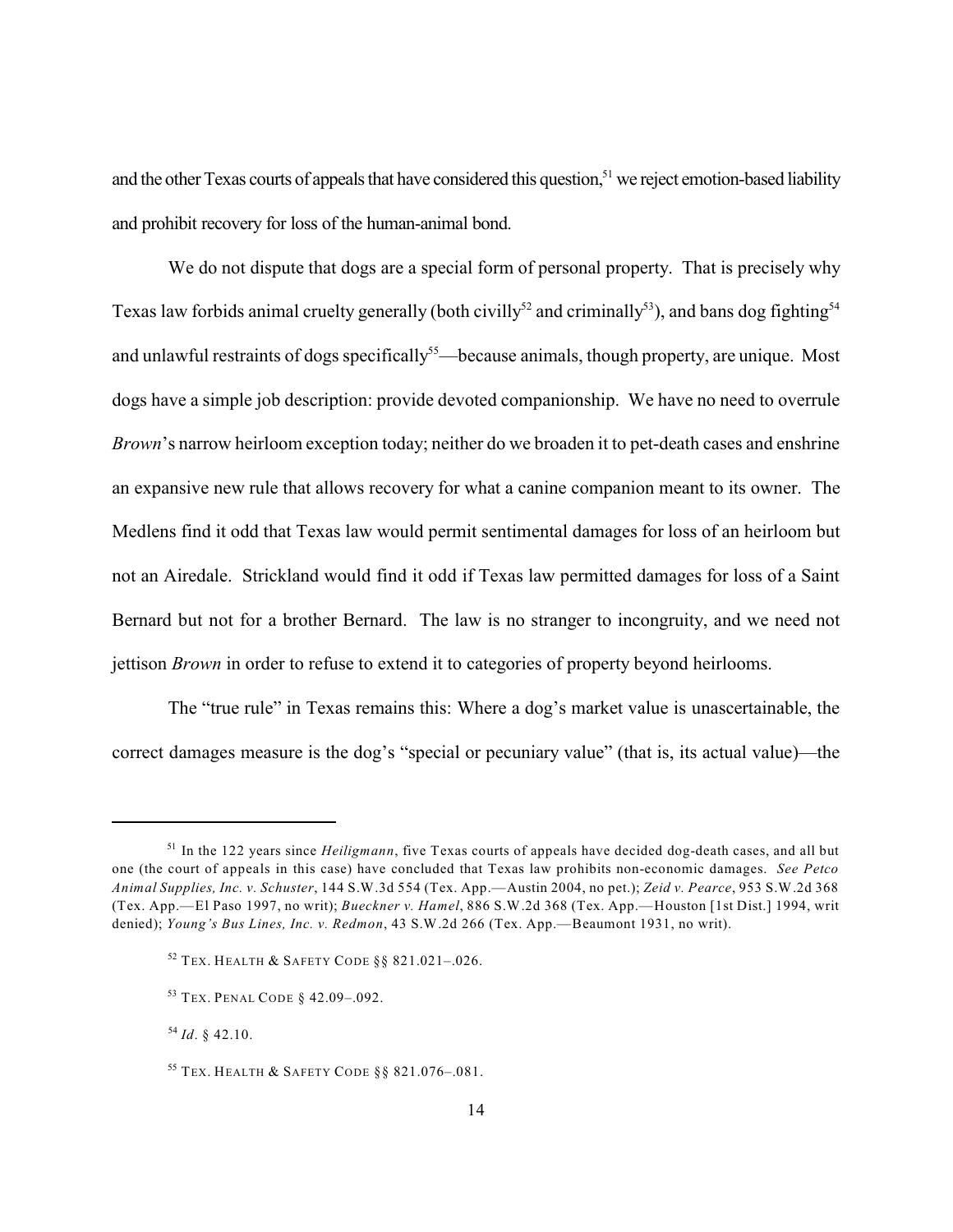economic value derived from its "usefulness and services,"<sup>56</sup> not value drawn from companionship or other non-commercial considerations.<sup>57</sup>

We recognize that the benefit of most family dogs like Avery is not financial but relational, and springs entirely from the pet's closeness with its human companions. Measuring the *worth* of a beloved pet is unquestionablyan emotional determination—what the animal *means* to you and your family—but measuring a pet's *value* is a legal determination. We are focused on the latter, and as a matter of law an owner's affection for a dog (or ferret, or parakeet, or tarantula) is not compensable.<sup>58</sup>

*Heiligmann*, 16 S.W. at 932. 56

<sup>&</sup>lt;sup>57</sup> Id. The Texas rule falls squarely within the national mainstream, which cuts overwhelmingly against sentimental-damagesrecovery. As noted earlier, most other states likewise do not allow pet owners to recover emotionalinjury damages. *See supra* note 49. "Fair market value" remains the predominant measure of damages nationally. Some courts, though, have adopted an "actual value" approach when market value for the animal (1) is nonexistent, (2) cannot be ascertained, or (3) is not a true measure of its worth. *See, e.g.*, *Mitchell*, 27 P.3d at 313–14; *Jankoski*, 510 N.E.2d at 1087; *Brousseau v. Rosenthal*, 443 N.Y.S.2d 285, 286 (N.Y. Civ. Ct. 1980); *Shera,* 723 S.E.2d at 357–58; *Sokolovic v. Hamilton*, 960 N.E.2d 510, 513 (Ohio Ct. App. 2011); *McDonald v. Ohio State Univ. Veterinary Hosp*., 67 Ohio Misc. 2d 40, 42–43 (Ohio Ct. Cl. 1994). Other jurisdictions have permitted punitive damages where the wrongdoer injured or killed an animal with malice. *See* CAL. CIV. CODE § 3340 (West 2012); *Martinez v. Robledo*, 147 Cal. Rptr. 3d 921, 926 (Cal. Ct. App. 2012); *Plotnik v. Meihaus*, 146 Cal. Rptr. 3d 585, 600 (Cal. Ct. App. 2012); *Bruister v. Haney*, 102 So. 2d 806, 807 (Miss. 1958).

While actual value cannot include the owner's "feelings," unlike *Brown*'s narrow exception for one-of-a-kind 58 heirlooms, 369 S.W.2d at 305, it *can* include a range of other factors: purchase price, reasonable replacement costs (including investments such as immunizations, neutering, training), breeding potential (if any), special training, any particular economic utility, veterinary expenses related to the negligent injury, and so on. *See Mitchell*, 27 P.3d at 313–14; *see also Heiligmann*, 16 S.W. at 932 (taking into account breed and special training in determining damages); *Nichols*, 555 N.W.2d at 692 ("In determining the measure of damages for injuries to a dog, factors include its market value, which may be based on purchase price, relatively long life of breed, its training, usefulness and desirable traits." (quoting 4 AM. JUR. 2d *Animals* § 162 (1964))). Emotional attachment, however, is not a component of actual value.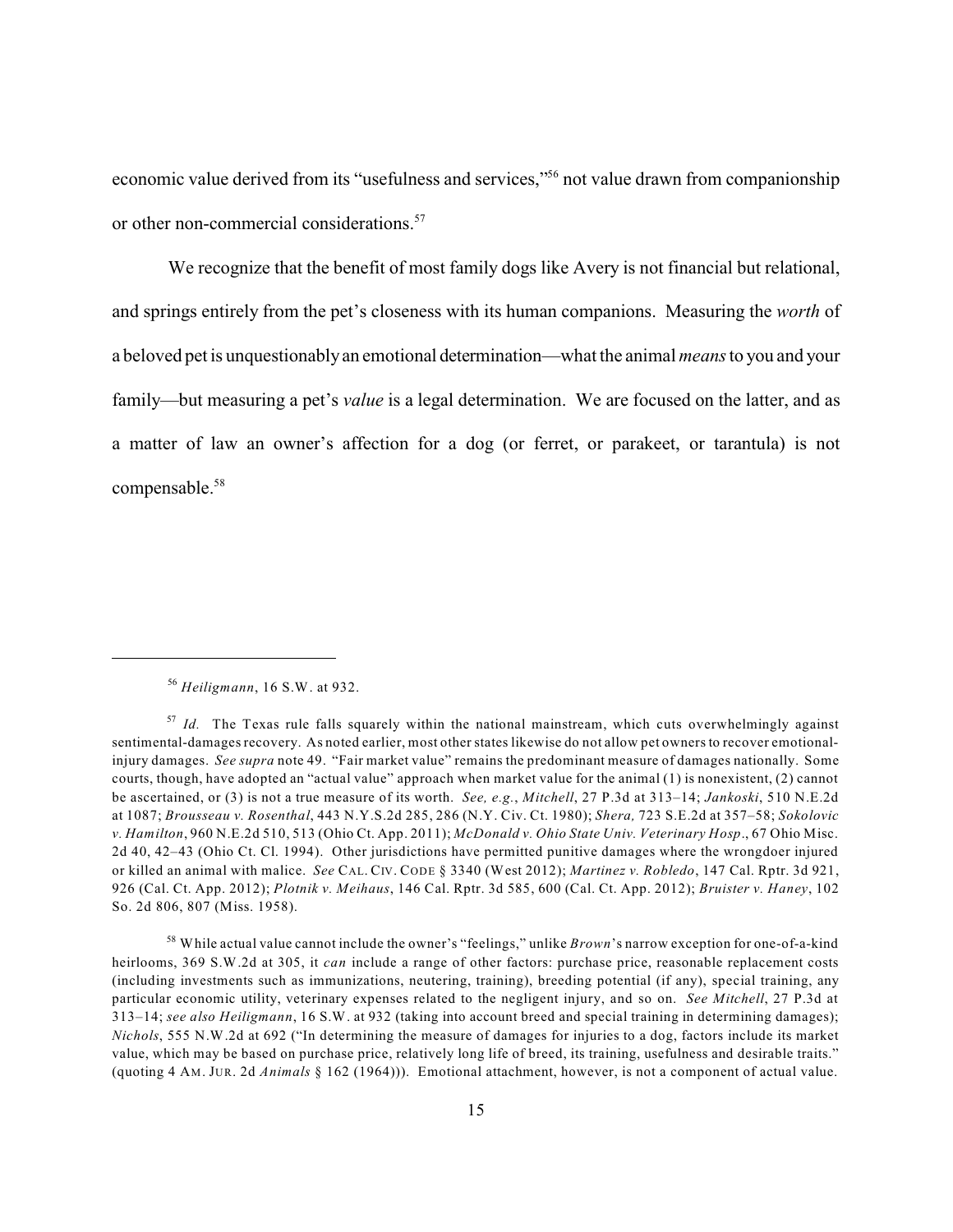## **B. Compelling Pet Welfare and Social-Policy Reasons Counsel Against Permitting Emotion-Based Damages in Dog-Death Cases**

This is a significant case not only for pet owners but also, as several animal-welfare groups underscore, for pets themselves. Appreciating this case's significant implications, numerous animaladvocacyorganizations have submitted amicus curiae briefs. And while there is no unanimous "propet" position—organizations committed to animal well-being are arrayed on both sides  $59$ —the vast majority of pet-friendly groups oppose the Medlens' request for emotion-based damages,  $60$  lest greater liability raise the cost of pet ownership and ultimately cause companion animals more harm than good.

<sup>&</sup>lt;sup>59</sup> Supporting the Medlens (and thus favoring emotional-injury damages) are the Texas Dog Commission (TDC) and a group of law professors. The TDC says the court of appeals' decision follows *Heiligmann* and tracks prevailing law. The law professors say *Heiligmann* divided personal property into three categories, "based on where the greatest value of the property lies"— $(1)$  personal property with market value,  $(2)$  personal property with use value, and  $(3)$ personal property that has sentiment as its primary value—"and created a different damages test for each." This case, they contend, falls neatly within category three in light of our post-*Heiligmann* cases that allow intrinsic value when market or pecuniary valuations are out of place.

 $60$  Supporting Strickland (and thus opposing emotional-injury damages) are the Texas Municipal League, the Texas City Attorneys Association, and the City of Arlington, Texas (collectively "Municipal Amici"); the American Kennel Club, Cat Fanciers' Association, Animal Health Institute, American Veterinary Medical Association, National Animal Interest Alliance, American Pet Products Association, and Pet Industry Joint Advisory Council (collectively "AKC"); the Texas Veterinary Medical Association (TVMA); the Texas Civil Justice League (TCJL); and the Property Casualty Insurers Association of America, American Insurance Association, and National Association of Mutual Insurance Companies (collectively "Insurer Amici").

The Municipal Amici argue the court of appeals' ruling essentially allows "wrongful death" damages for dogs that are barred for human beings. Also, such damages would irrationally expose to unrestricted damages municipalities, veterinarians, and other service providers who must make difficult, on-the-fly decisions in the field. The AKC warns that allowing such liability will necessarily increase the costs of pet "health care, pet products, and other pet services." The TVMA says allowing emotion-based damages may actually harm pets "by driving up the basic costs of pet ownership," and that litigation and insurance costs will cause veterinarians to boost prices to offset the threat of noneconomic damages. The TCJL contends such damages offend well-settled law, put Texas jurisprudence far outside the mainstream, and force a radical policy change better left to the Legislature. The Insurer Amici assert that allowing subjective, emotional-injury damages for harmed personal property will skew "the underwriting of risk, the setting of rates, and the payment of claims." This abrupt imbalance, they argue, will impact not only veterinary insurance, but insurance more generally, particularly homeowner's and automobile coverage.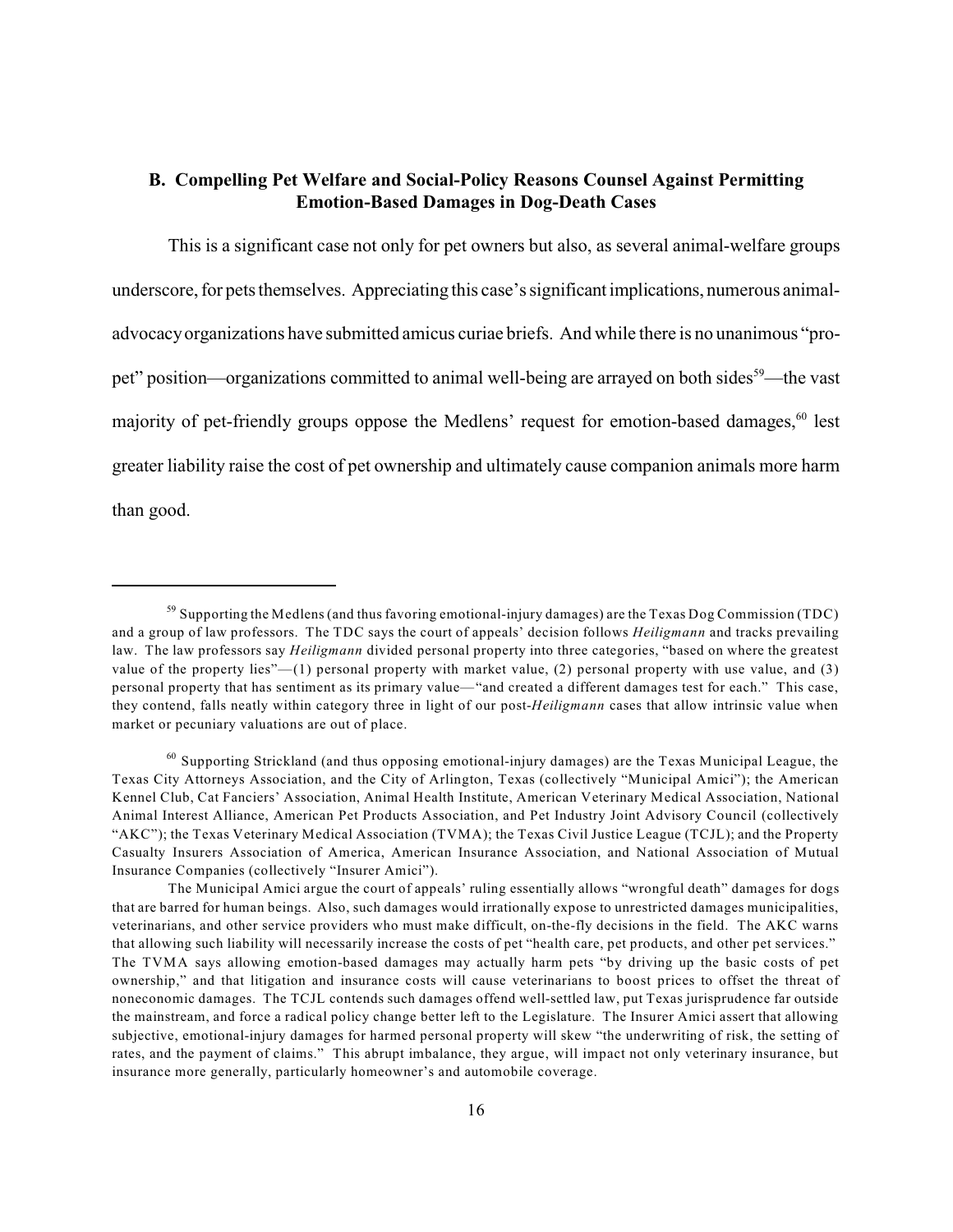Several animal-welfare groups—organizations that understand the intense grief and despair occasioned by a pet's death—insist that relational-injury damages would adversely impact pet welfare. For example, the American Kennel Club, joined by the Cat Fanciers' Association and other pro-animal nonprofits, worry that "pet litigation will become a cottage industry," exposing veterinarians, shelter and kennel workers, animal-rescue workers, even dog sitters, to increased liability: "Litigation would arise when pets are injured in car accidents, police actions, veterinary visits, shelter incidents, protection of livestock and pet-on-pet aggression, to name a few." As risks and costs rise, there would be fewer free clinics for spaying and neutering, fewer shelters taking in animals, fewer services like walking and boarding, and fewer people adopting pets, leaving more animals abandoned and ultimately put down. The Texas Veterinary Medical Association sounds alarms of "vast unintended consequences," asserting its members would have no choice but to practice defensive medicine "to safeguard against potential claims of malpractice." The unfortunate outcome, they contend, would be higher prices for veterinary care, thus fewer owners bringing in their pets for needed treatment. Families, particularly lower-income families, will avoid preventive care for their pets, not seek needed care for ill or injured pets, and be more apt to euthanize a pet. The Texas Municipal League and other government associations worry about police officers and animal-service employees being second-guessed for split-second decisions they must make in the field when they encounter loose and potentially dangerous animals. Not all dogs are good-natured, they warn, and government workers must be free to take swift action to protect citizens rather than worrying about lawsuits that, even if successfully defended, drain finite taxpayer resources. Various insurance groups caution that expanded damages would spike the cost of insurance across the board,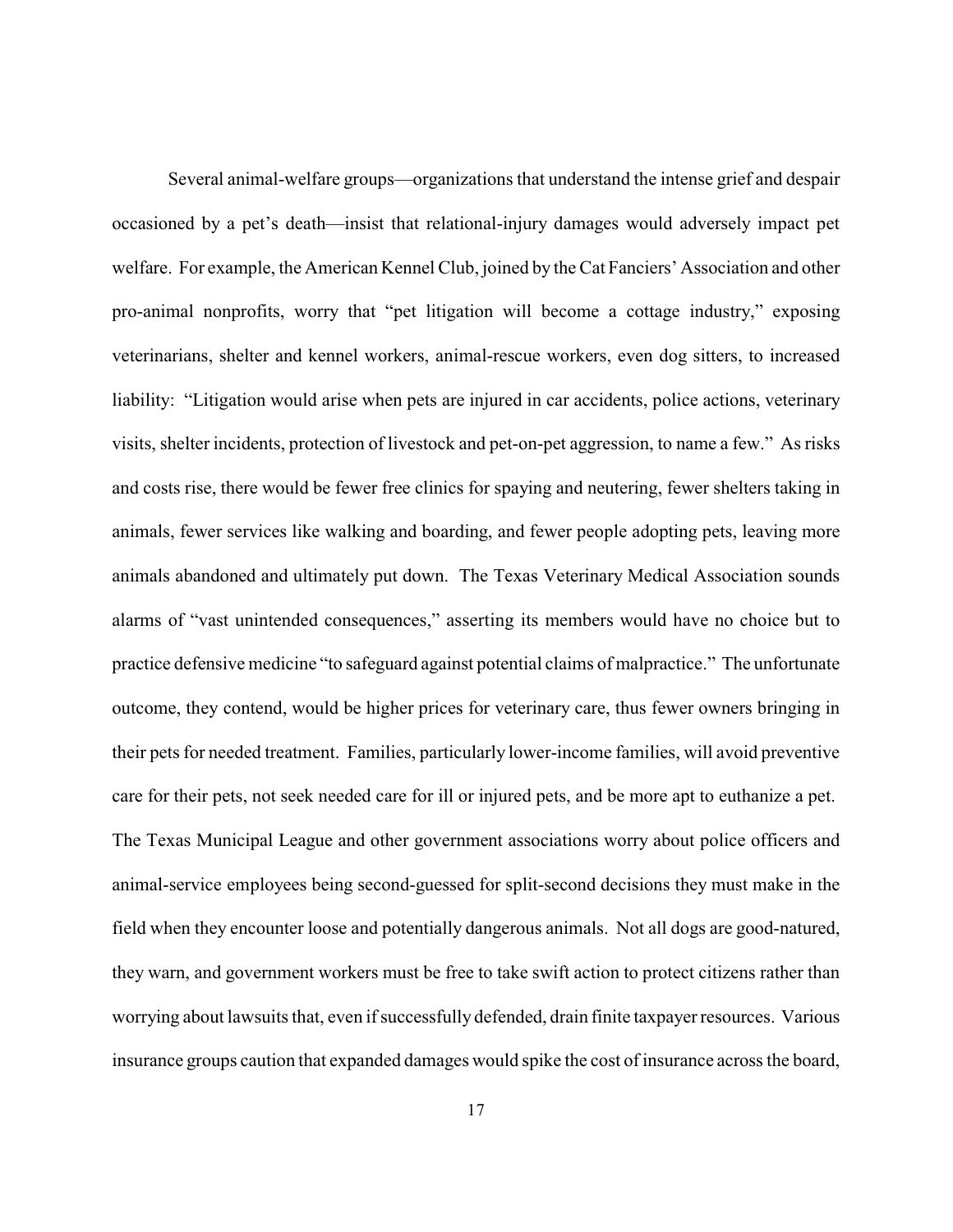not just for veterinarians but also for homeowners and automobile drivers, "inflat[ing] the value of property loss far above that which insurance contracts have been written to cover with serious consequences for the affordability and availability of insurance in Texas."

The opposing amici, including the Texas Dog Commission and eleven Texas law professors, emphasize that the court of appeals' judgment is consistent with our post-*Heiligmann* propertyvaluation precedent, which they contend allows for sentimental-value damages for the loss of a dog. On this heirloom point, the Medlens pose a unique hypothetical, asserting they could seek sentimental damages if a *taxidermied* Avery had been negligently destroyed. If property is property, and if they could seek sentimental value for a stuffed Avery destroyed long after death, why can't they recover for a euthanized Avery destroyed while alive? For the reasons stated above and below, we are unpersuaded.

A decade ago we explained: "When recognizing a new cause of action and the accompanying expansion of duty, we must perform something akin to a cost-benefit analysis to assure that this expansion of liability is justified."<sup>61</sup> On this score, the pet-welfare amici make a forceful case. While recognizing that dogs are treasured companions whose deaths generate tremendous sorrow, we are persuaded that allowing loss-of-companionship suits raises wide-reaching public-policy implications that legislators are better suited to calibrate. Our carefulness is augmented by two legalpolicy concerns: (1) the anomaly of elevating "man's best friend" over multiple valuable human relationships; and (2) the open-ended nature of such liability.

*Roberts*, 111 S.W.3d at 118. 61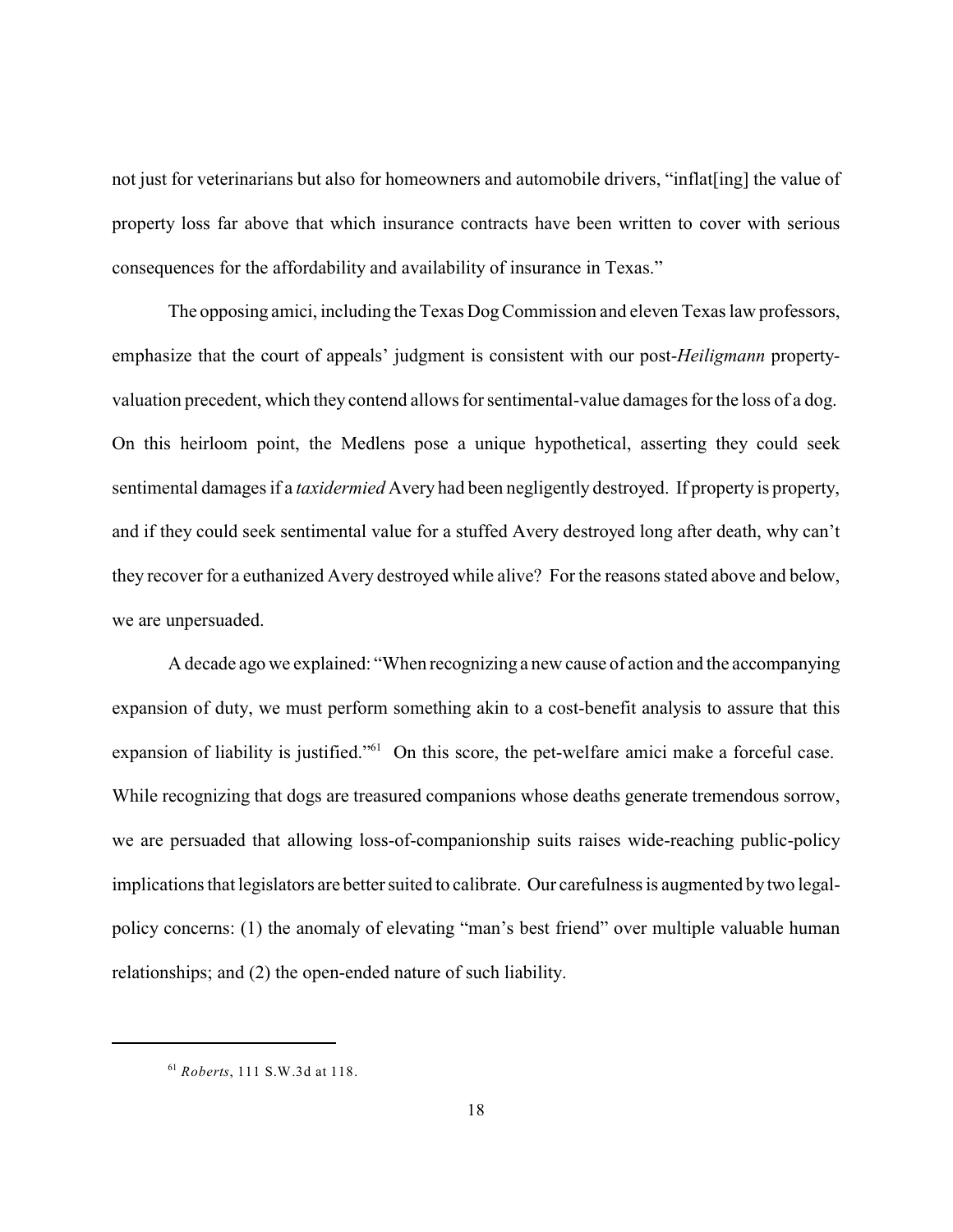The court of appeals' decision works a peculiar result, effectively allowing "wrongful death" damages for pets. Loss of companionship is a component of loss of consortium  $62$ —a form of personal-injury damage, not property damage—and something we have "narrowly cabined" to two building-block human relationships: husband-wife<sup> $63$ </sup> and parent-child.<sup> $64$ </sup> The Medlens request something remarkable: that pet owners have the same legal footing as those who lose a spouse, parent, or child.

Moreover, they seek damages they plainly could not seek if other close relatives (or friends) were negligently killed: siblings, step-children, grandparents, dear friends, and others.<sup>65</sup> Our cases reject loss-of-consortium recovery for such losses. Losing one's pet, even one considered family, should not invite damages unavailable if an actual human family member were lost. Put differently, the Medlens seek emotion-based damages for the death of "man's best friend" when the law denies such damages for the death of a human best friend. For all their noble and praiseworthy qualities, dogs are not human beings, and the Texas common-law tort system should not prioritize humananimal relationships over intimate human-human relationships, particularly familial ones. Analogous would be anomalous.

*See Reagan*, 804 S.W.2d at 467. 62

*Whittlesey v. Miller*, 572 S.W.2d 665, 667 (Tex. 1978). 63

*Cavnar v. Quality Control Parking, Inc.*, 696 S.W.2d 549, 551 (Tex. 1985) (allowing a child to recover loss-64 of-companionship damages when a parent dies), *overruled in part on other grounds by Johnson & Higgins of Tex., Inc. v. Kenneco Energy, Inc.*, 962 S.W.2d 507, 533 (Tex. 1998); *Sanchez v. Schindler*, 651 S.W.2d 249, 252–53 (Tex. 1983) (allowing a parent to recover such damages when a child dies).

<sup>&</sup>lt;sup>65</sup> See Miles, 967 S.W.2d at 382-84 (refusing to allow loss-of-consortium recovery by siblings and step-parents).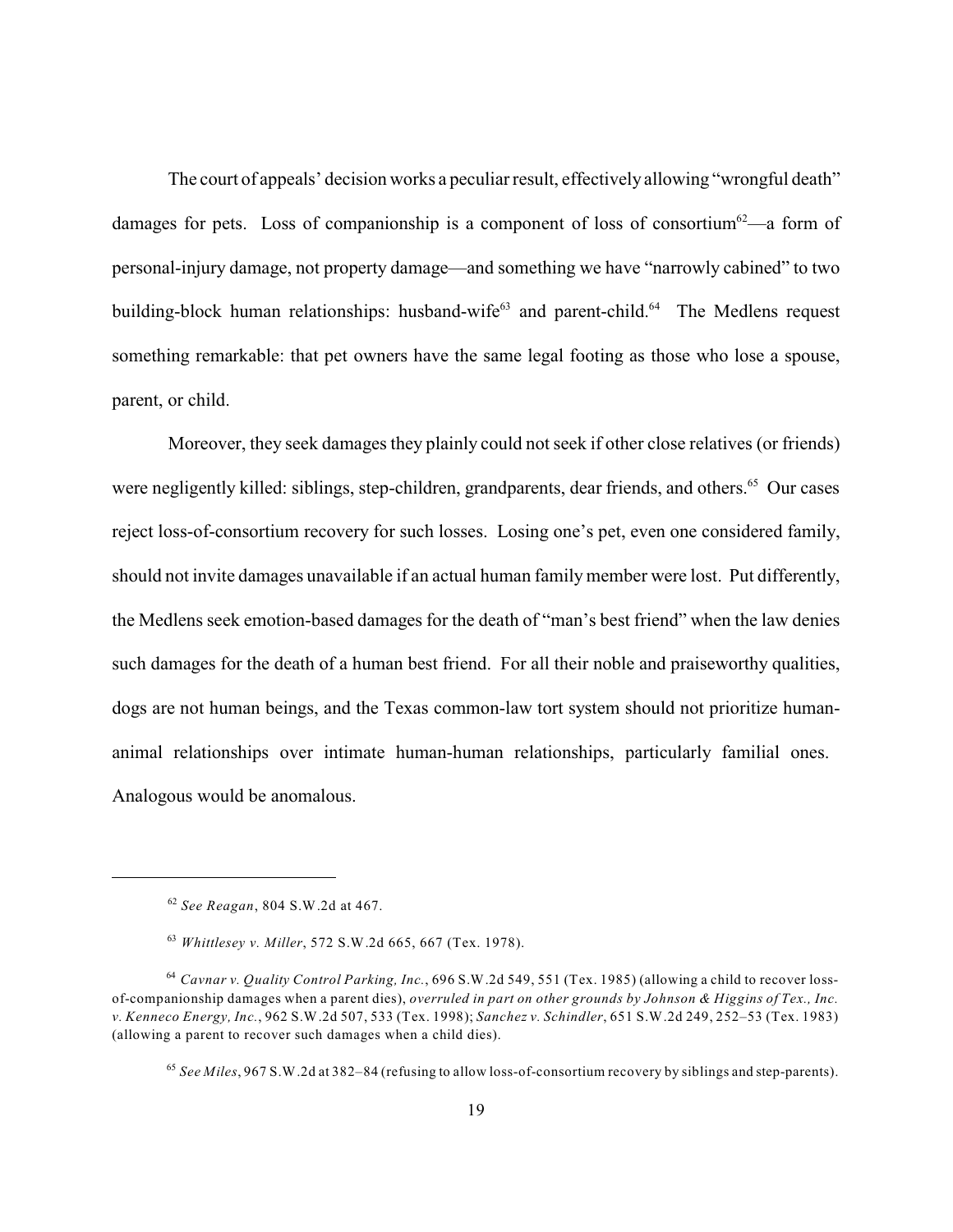It would also invite seemingly arbitrary judicial line-drawing. Certainly, if we anointed a common-law claim for loss of pet companionship, we could prescribe limits, but the issue is not whether the Court *can* draw lines, but whether it *should*. After all, people form genuine bonds with a menagerie of animals, so which "beloved family pets" (the court of appeals' description<sup>66</sup>) would merit such preferred treatment? Domesticated dogs and cats only (as in a Tennessee statute  $(67)$ ? Furry, but not finned or feathered? What about goldfish? Pythons? Cockatiels? There seems to be no cogent stopping point, at least none that doesn't resemble judicial legislation.

Similarly, while statutory damage caps exist in various types of cases involving people, the court of appeals' decision leaves matters wholly unconfined. Such broad, unstructured liability would invite peculiar results. Under *Heiligmann*, for example, if a Westminster best-of-breed champion with a \$20,000 market value is negligently destroyed, that would be its owner's top-end recovery. But if a 15-year-old frail dog with no market value dies, the owner could sue for unlimited emotional-injury damages. We could impose damages limits, but such fine-tuning is more a legislative function than a judicial one. The Medlens and amici urge a damages model based on a pet's primary value, but that, too, invites gamesmanship. The owner of a well-trained dog with legitimate market or pecuniary value, like a service animal, would be better off saying his beloved pet was a "worthless mutt" (to avoid a less-rewarding recovery under *Heiligmann*), yet a lovable, part-of-the-family mutt that the owner adored with all his heart (to maximize sentimental damages

<sup>353</sup> S.W.3d at 580. 66

<sup>&</sup>lt;sup>67</sup> TENN. CODE ANN. § 44-17-403 (2012).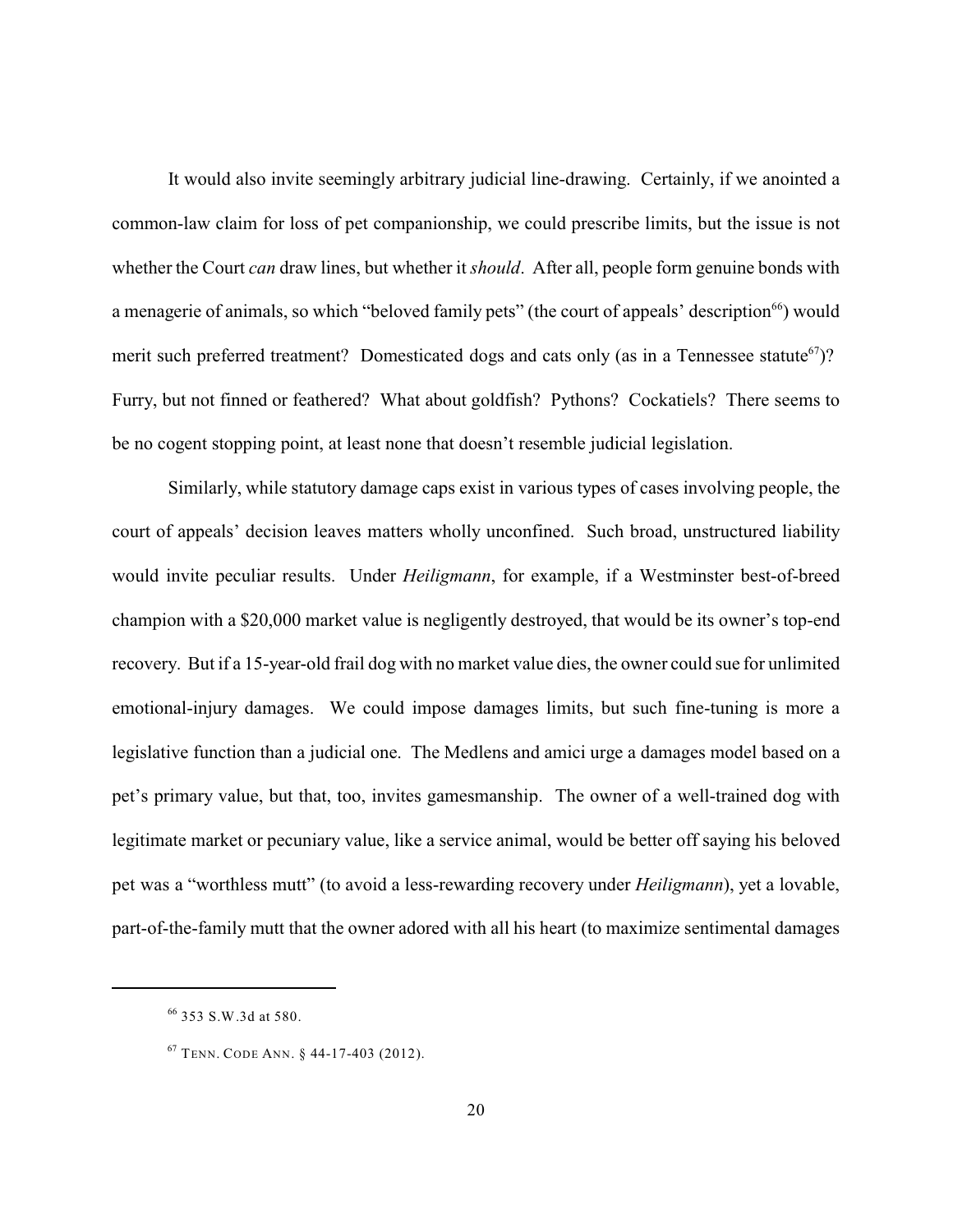under *Brown*). Our tort system cannot countenance liability so imprecise, unbounded, and manipulable.

## **C. The Legislature Is Best Equipped to Weigh and Initiate Broad Changes to Social and Civil-Justice Policy, Including Whether to Liberalize Damages Recovery in Pet-Death Cases**

The Medlens seek a sweeping alteration of Texas tort-lawprinciples, upendinga century-plus of settled rights, duties, and responsibilities. The judiciary, however, while well suited to adjudicate individual disputes, is an imperfect forum to examine the myriad policy trade-offs at stake here. Questions abound: who can sue, who can be sued, for what missteps, for what types of damages, for how much money? And what of the societal ripple effects on veterinarians, animal-medicine manufacturers, homeowners and drivers seeking insurance, pet owners, pet caretakers, and ultimately pets themselves? Animal-death suits portend fundamental changes to our civil-justice system, not incremental adjustments on a case-by-case basis. They require detailed findings and eligibility criteria, which in turn require the careful balancing of a range of views from a range of perspectives, something best left to our 181-member Legislature. If lawmakers wish, they can hold hearings and then, after hearing testimony and weighing arguments, craft meticulous, product-of-compromise legislation that allows non-economic damages to a controllable and predictable degree.

We also draw counsel from the history of Texas common law, which, though it has allowed sentimental damages for the loss of an heirloom, has not done so for the loss of a person, instead deferring to the Legislature. One explanation is that with heirlooms, the value is sentimental; with people, the value is emotional. The reason the common law historically declined to create a wrongful-death action is not because the common law is incapable of setting reasonable parameters,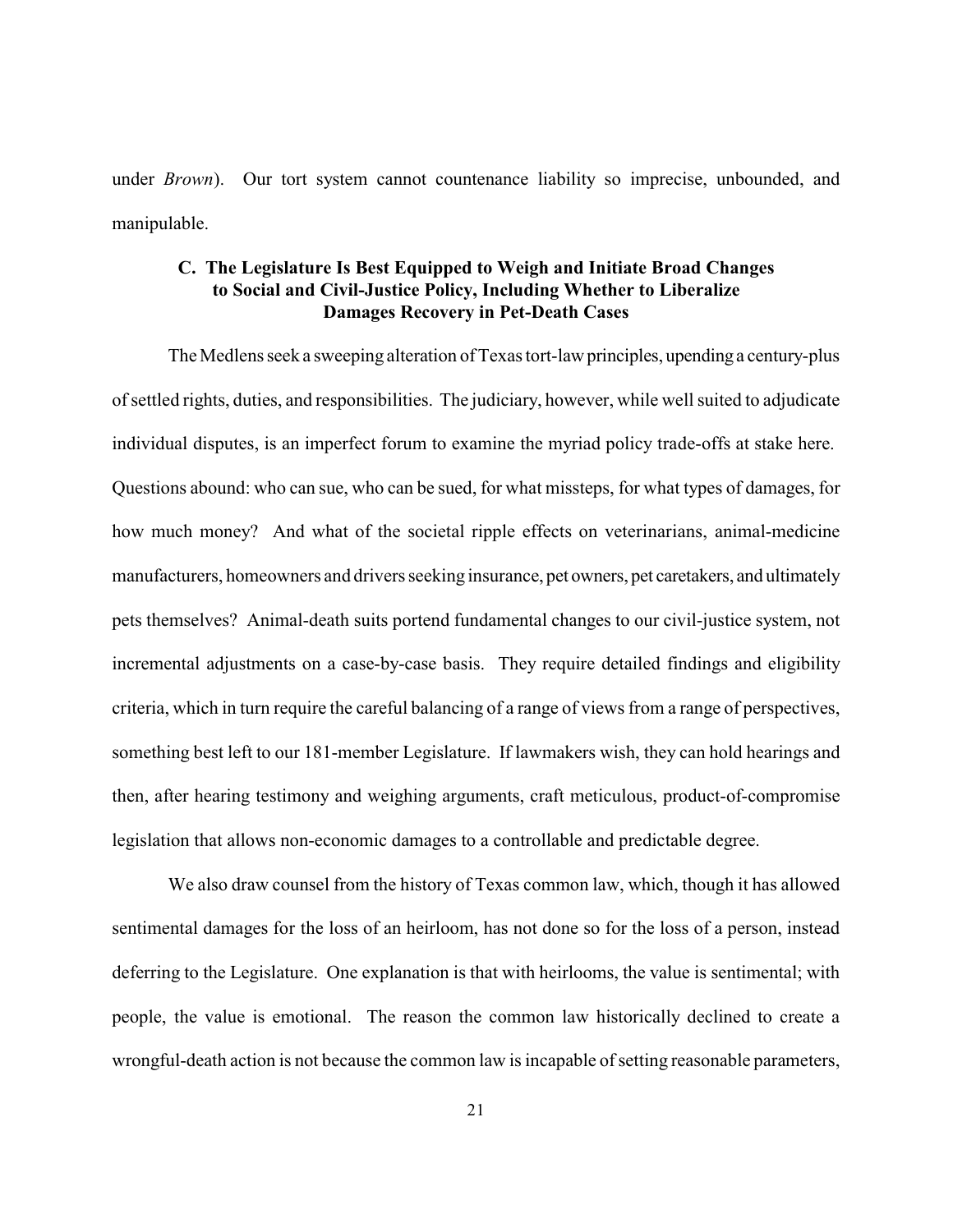or because such parameters are impossible or necessarily capricious. Rather it is because such parameters aremost optimally informed by policy- and value-laden judgments the Legislature is best equipped to make. The difficulties of measuring damages for the loss of human life and identifying the beneficiaries entitled to recover were deemed by the common law too great. Because the judiciary was an imperfect decider, courts decided legislatures should decide. And our Legislature did so, authorizing a statutory wrongful-death action for reasons it was better suited to gauge.<sup>68</sup> Having historically declined to recognize a common-law action for the loss of a human, the common law should not, for mostly the same reasons, recognize one for the loss of a pet.

Our precedent on the legal valuation of companion animals has endured for 122 years, and while we decline today to expand the damages available to bereaved pet owners, we understand the strength of the human-animal bond. Few Texans consider their pets throw-away commodities. Perhaps the Legislature will enact a more generous valuation formula for family pets. Valuation derives fundamentally from values, and elected legislators may favor scrapping the "property" label and reclassifying companion pets as something more elevated. The Legislature has passed a wrongful-death statute for humans; it has not (yet) for animals. Given the competing public-policy considerations, we believe if there is to be expanded recovery in pet-death cases, it, too, should be confronted legislatively, not judicially.

*See* TEX. CIV. PRAC. & REM. CODE §§ 71.001–.011 (current version of the Texas wrongful-death statute). 68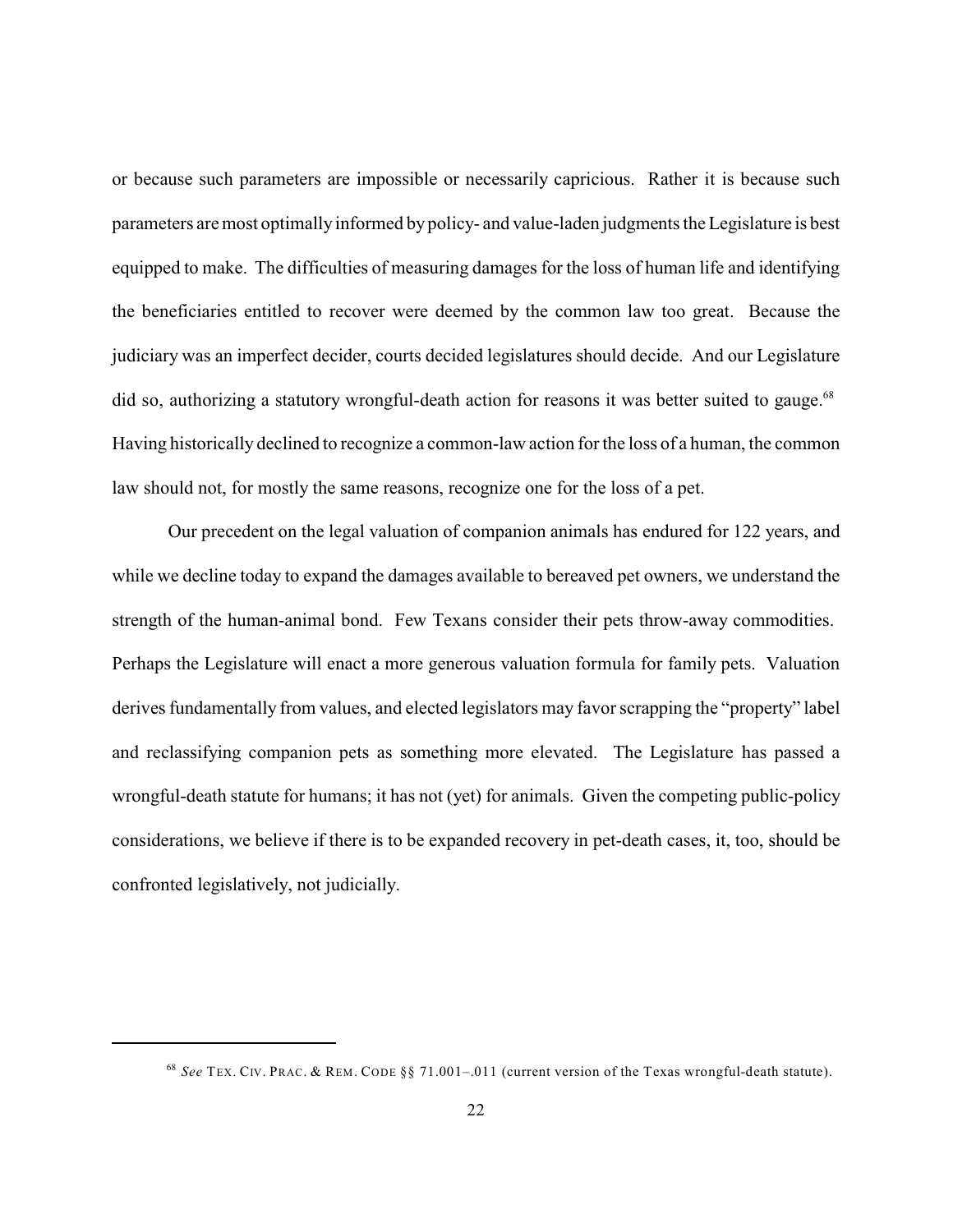In 2000, Tennessee enacted legislation authorizing non-economic damages, up to \$5,000, when someone negligently or intentionally kills a companion animal.<sup>69</sup> The T-Bo Law<sup>70</sup> (named for the senate sponsor's beloved Shih Tzu)<sup>71</sup> narrowly defines "pet" as a domesticated dog or cat, limits recoveryto "the deceased pet's owner or caretaker," and immunizes veterinarians and animal shelters from negligence liability.<sup>72</sup> The Maryland Legislature has likewise limited damages in pet cases, restricting damages to fair market value plus the necessary costs of veterinary care, not to exceed  $$7,500$  total.<sup>73</sup> An Illinois statute allows non-economic damages, but it, too, tries to narrow them, allowing emotional-distress recoveryonlyin cases of aggravated crueltyor torture or when an animal is injured or killed in bad faith when seized or impounded.<sup>74</sup> That is, it forbids non-economic damages for acts of ordinary negligence.

As a matter of Texas common law, emotion-based damages are unrecoverable, but whether to permit such liability statutorily is a quintessential legislative judgment. Societal attitudes inexorablychange, and shifting public views maypersuade the Legislature to extend wrongful-death actions to pets. Amid competing policy interests, including the inherent subjectivity (and inflatability) of emotion-based damages, lawmakers are best positioned to decide if such a potentially

<sup>&</sup>lt;sup>69</sup> TENN. CODE ANN. § 44-17-403 (2012).

<sup>2000</sup> Tenn. Pub. Acts Ch. 762. 70

*See* Susan Cover, *Maine Bill Would Raise Status of Pets That Are Killed*, PORTLAND PRESS HERALD (Feb. 71 15, 2013), http://www.pressherald.com/politics/bill-would-raise-status-of-pets-that-are-killed\_2013-02-16.html.

<sup>&</sup>lt;sup>72</sup> TENN. CODE ANN. § 44-17-403.

<sup>&</sup>lt;sup>73</sup> Md. Code Ann., Cts. & Jud. Proc. § 11-110 (2012).

<sup>&</sup>lt;sup>74</sup> 510 ILL. COMP. STAT. ANN. 70/16.3 (West 2013).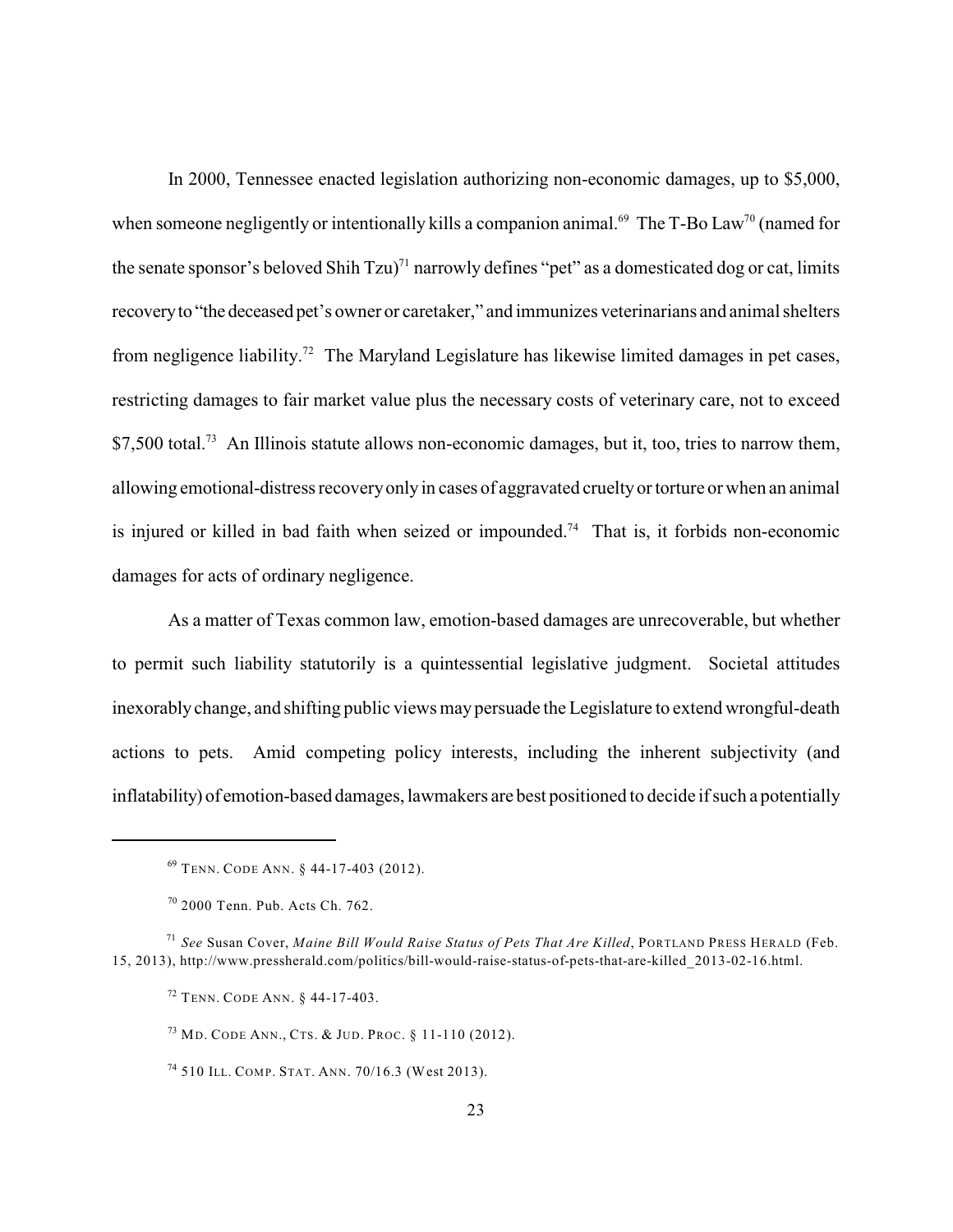costly expansion of tort law is in the State's best interest, and if so, to structure an appropriate remedy.

#### **III. Conclusion**

*To his dog, every man is Napoleon; hence the constant popularity of dogs.<sup>75</sup>*

It is an inconvenient, yet inescapable, truth: "Tort law . . . cannot remedy every wrong."<sup>76</sup> Lines, seemingly arbitrary, are required. No one disputes that a family dog—"in life the firmest friend" $\frac{77}{1}$  is a treasured companion. But it is also personal property, and the law draws sensible, policy-based distinctions between types of property. The majority rule throughout most of America—including Texas since 1891—leavens warm-heartedness with sober-mindedness, applying a rational rule rather than an emotional one. For the reasons discussed above, we decline to (1) jettison our 122-year-old precedent classifying dogs as ordinary property, and (2) permit noneconomic damages rooted in relational attachment.

Under Texas common law, the human-animal bond, while undeniable, is uncompensable, no matter how it is conceived in litigation—as a measure of property damages (including "intrinsic value" or "special value  $\dots$  derived from the attachment that an owner feels for his pet"<sup>78</sup>), as a personal-injury claim for loss of companionship or emotional distress, or any other theory. The

<sup>&</sup>lt;sup>75</sup> Aldous Huxley, *as quoted in* ROBERT ANDREWS, THE CONCISE COLUMBIA DICTIONARY OF QUOTATIONS 83 (1990).

*Roberts*, 111 S.W.3d at 118. 76

Lord Byron, *supra* note 1, at 293. 77

<sup>353</sup> S.W.3d at 580. 78